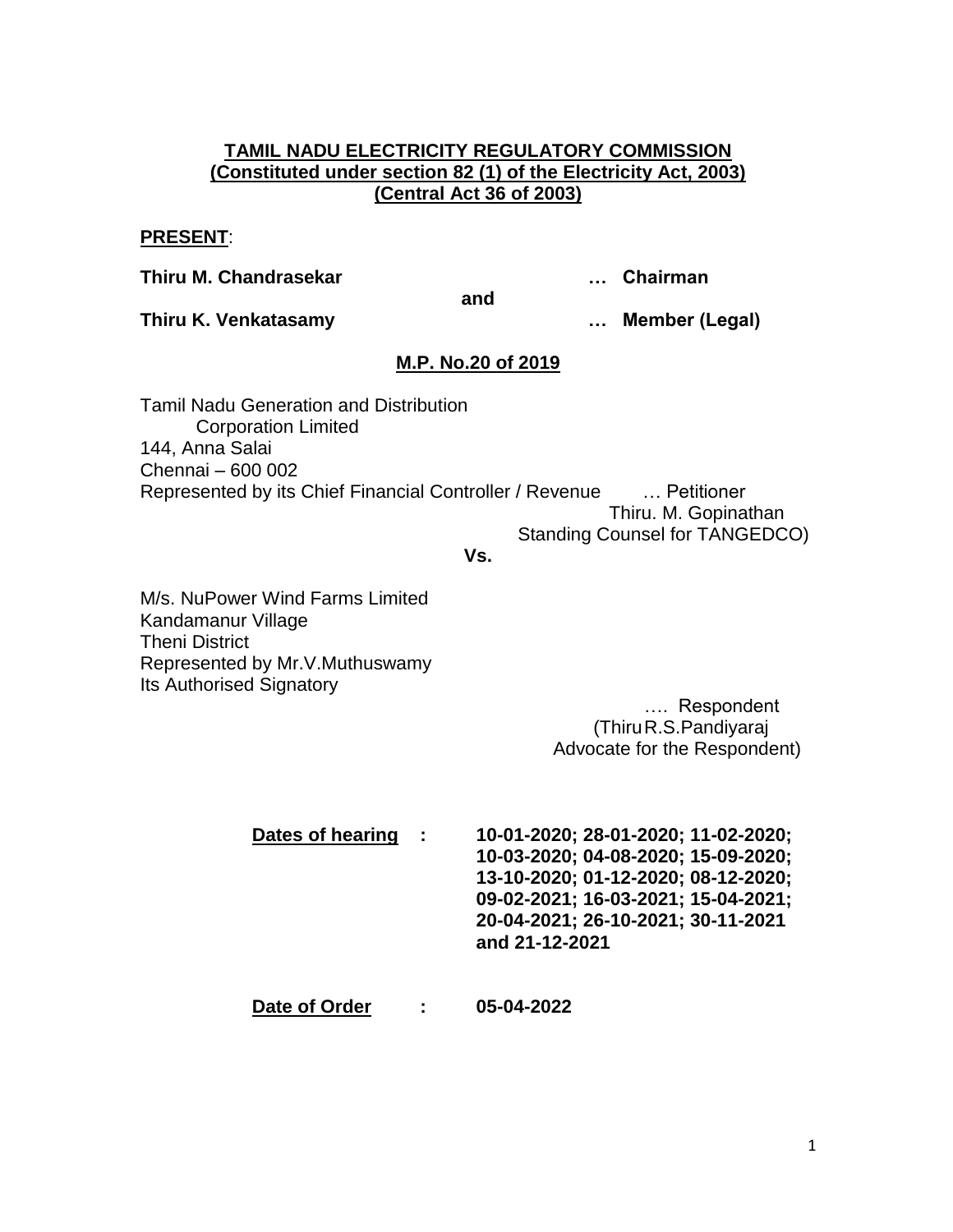The M.P.No.20of 2019 came up for final hearing on 21-12-2021. The Commission upon perusing the affidavit filed by the petitioner, counter affidavit filed by the respondentand all other connected records and after hearing both the parties passes the following:-

#### **ORDER**

#### **1. Prayer of the Petitioner in M.P No.20 of 2019:-**

The prayer of the petitioner in this petition is to confirm that the methodology prescribed in the impugned circular of the TANGEDCO that the generation of electricity and other aspects arising out of it such as Captive Norms verification have to be done based on Energy Wheeling Agreement wise executed to each generating plant or for such unit(s) of a Generating Station identified for captive use.

### **2. Facts of the Case:-**

This petition has been filed to confirm that the methodology prescribed in the impugned circular of the TANGEDCO that the generation of electricity and other aspects arising out of it such as Captive Norms verification have to be done based on Energy Wheeling Agreement wise executed to each generating plant or for such unit(s) of a Generating Station identified for captive use.

### **3. Contentions of the Petitioner:-**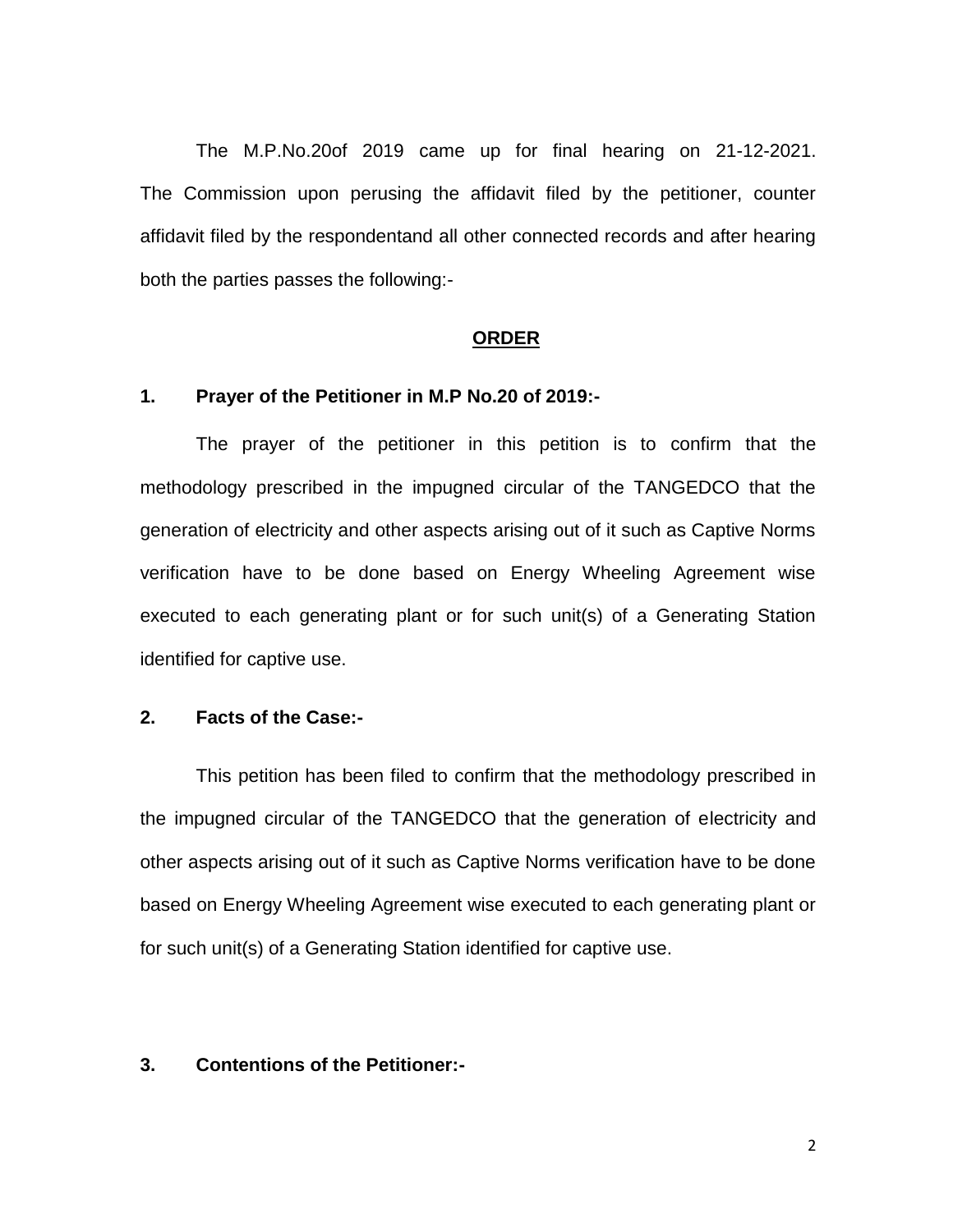3.1. The present Miscellaneous Petition relates to seeking directions as to how the energy accounting needs to be done in respect of CGPs identified for the captive users for their captive consumption as found enumerated in the Electricity Rules-2005. The Hon'ble High Court of Madras Madurai Bench by an order dated 25.05.2017 in W.P.(MD). No.9320 of 2017 etc, batch, disposed of the writ petition with the following observations:

### *"xxx*

*"6. The respondents 1 and 2 are directed to process the matter before the 6 threspondent, State Electricity Regulatory Commission to get the new accounting procedure approved, by following the due process of law as declared by the binding judgment of the APTEL and accordingly, onfiling of the petition by the respondents, the State Electricity Regulatory Commission is directed to dispose of the matter within a period of twelve weeks, by providing suitable opportunities to the stakeholders"* 

3.2. In accordance with the above order, the present Miscellaneous Petition is filed for seeking directions as to how the energy accounting needs to be done in respect of CGPs identified for the Captive users for their captive consumption as found enumerated in the Electricity Rules, 2005.

3.3. In response to certain clarifications sought by the Electricity Distribution Circles regarding the procedure for captive adjustment and maintenance of banking account instructions have been issued vide Circular Memo.No.CE/NCES/ SE/EE/WPP/AEE2/F.Banking instruction/D.903/17, dated. 30/31.03.2017. The content of the said circular is reiterated below:

I. Procedure for WEGs with Group captive consumers and adjustment category: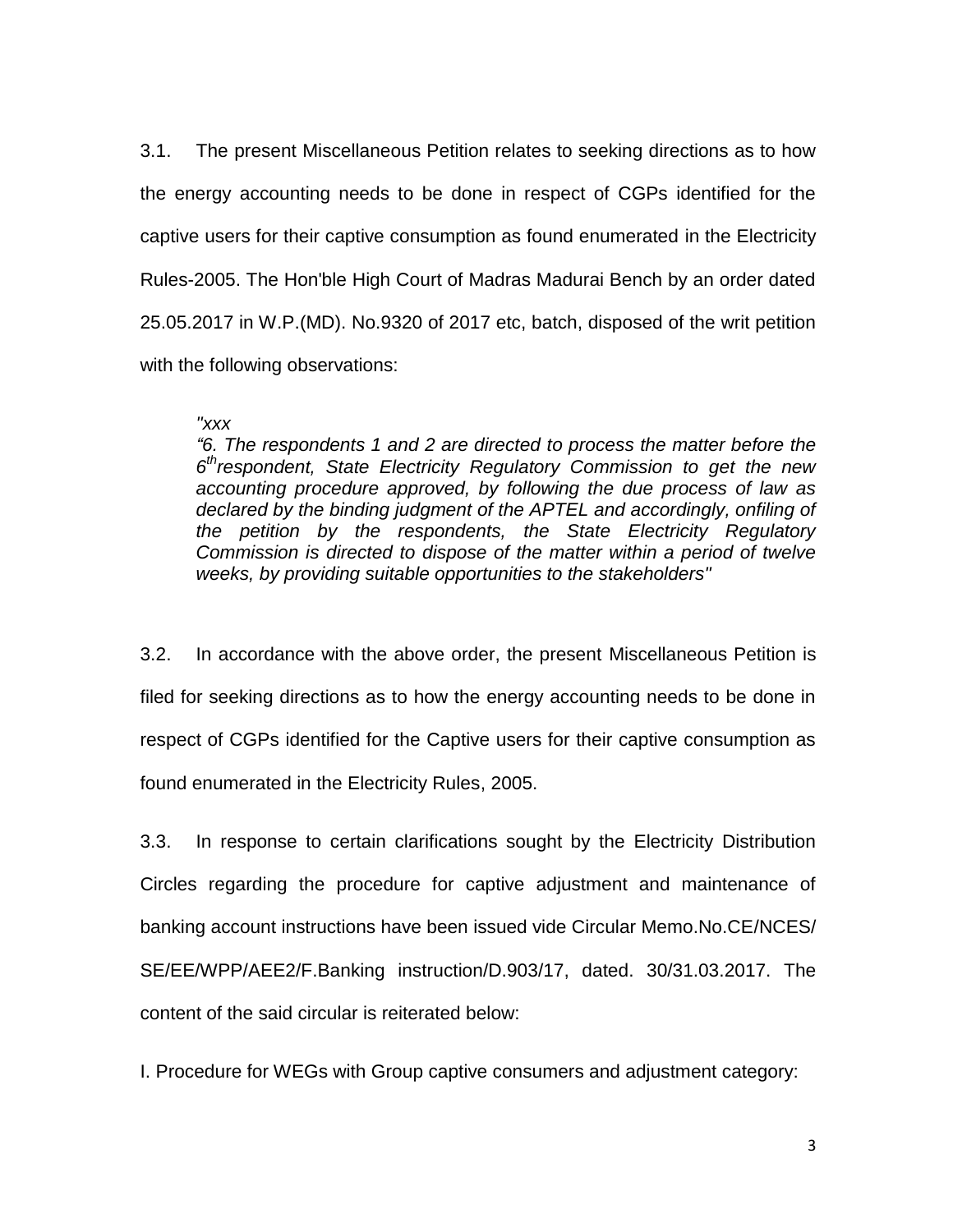- i. Banking account is to be maintained Energy Wheeling Agreement (EWAwise), slot-wise at the Wind generating end EDC.
- ii. For a Wind generator, there is 2 accounting at generating end EDC. One is current month generation account and other is banking account. This current month generation account and the banking account is common for all the captive consumers under the EWA and no separate account for each consumer.
- iii. The wheeling HT Service reading is taken on 26,27,28& 29 of every month. After ascertaining the consumption of the captive users the generator may allot the Wind energy, EWA-wise, according to the requirement of the captive users for that month.
- iv. Accordingly, in a month, if the required quantity is allotted to all their group captive consumer(s), from the current month generation, the surplus units available need not be sent to the wheeling end EDC, the same can be kept at the EWA-wise banking account at the generating end itself after deducting the banking charges.
- v. The EWA-wise current month generation is to be adjusted first and if there is a shortage then the respective EWA-wise banking units are to be adjusted.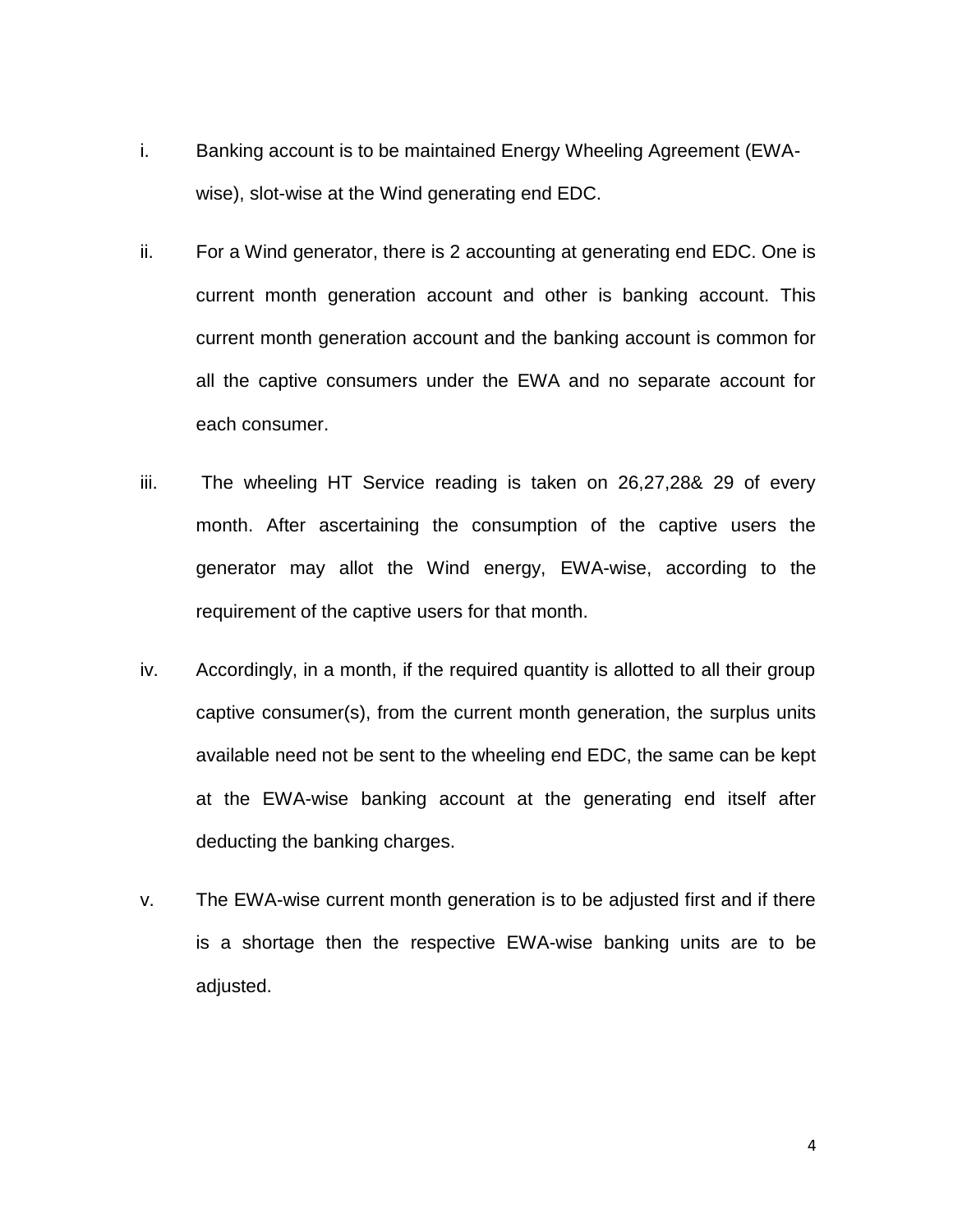- vi. As like current month generation, the EWA-wise banked units are also to be allocated to the consumer(s) according to the request of the generator.
- vii. For keeping surplus units into the banking account, for each and every time, the banking charges as applicable with the Tariff orders in force to be deducted.
- viii. The SE/ generating end EDC has to pass the bill for the unutilized banked energy at the end of the financial year (31<sup>st</sup>March) and 75% payment has to be made to the generator as per the orders in force.
- ix. If Wind generation is from more than one WEG commissioned on different dates and wheeling to group captive consumers, the EWA-wise unutilized surplus banked energy at the end of the financial year is to be paid as per the applicable tariff rate.
- x. In the case of Name Transfer of WEG in the middle of the year, as the agreement with the previous owner is terminated, for the EWA-wise unutilized banked energy as on the date of termination of the agreement will be paid at 75% of the relevant purchase rate only to that generator. The above unutilized banked energy can't be transferred to the new owner (or) to his captive consumers (or) to the captive consumers of previous owner who is having some other WEGs in some other EDC (or) to any other third party.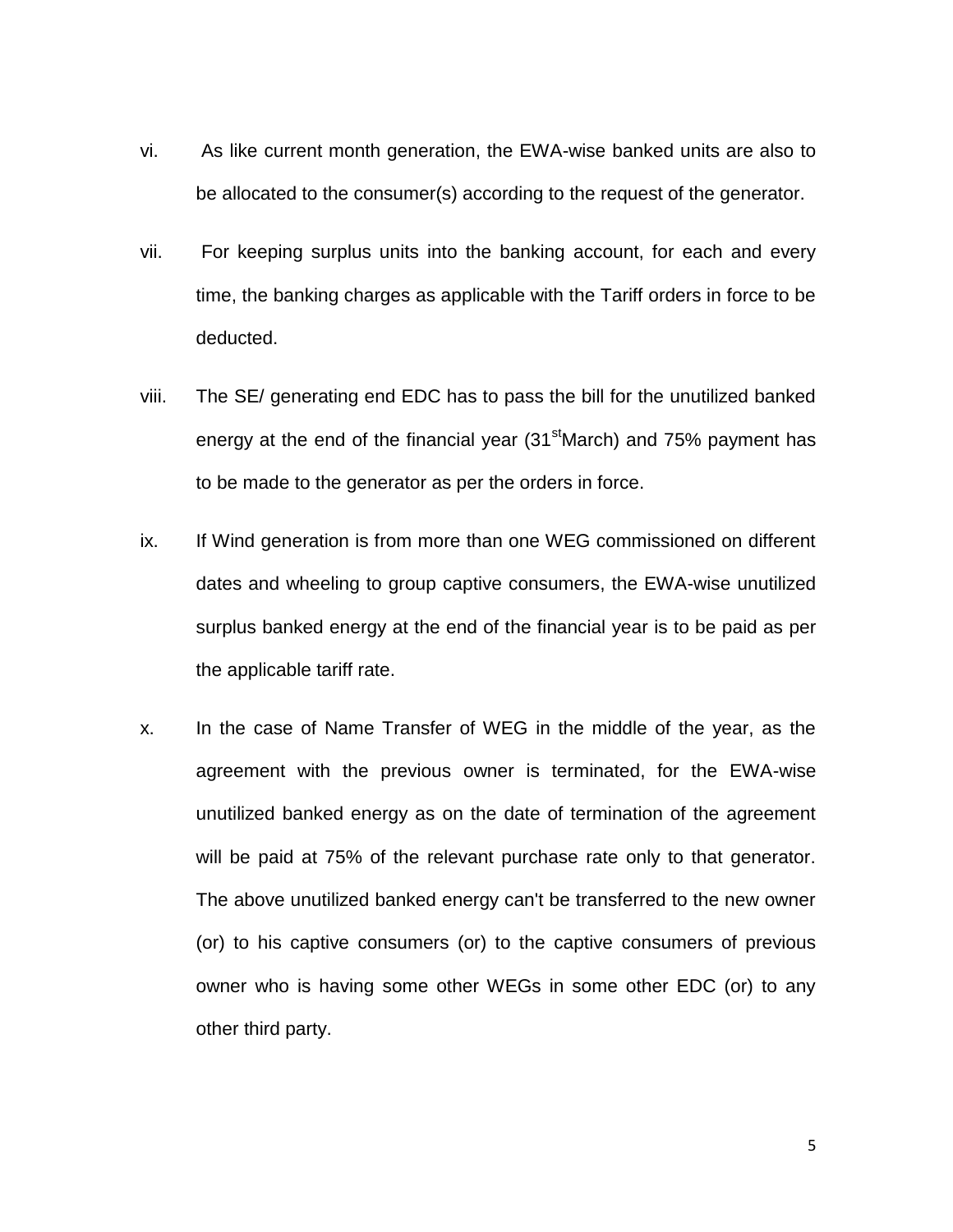- xi. In the case of change in utility, (a) if a new captive consumer(s) is not added as against the terminated consumer(s), the EWA-wise existing banked units can be allotted and adjusted to the existing captive consumers. (b) if a new captive consumer(s) is included under the EWA, only the generation on and from the date of execution of such revised EWA is eligible for wheeling and adjustment to the consumers under the EWA. The banked energy prior to commencement of this new EWA shall not be allotted to the new captive consumers.
- xii. As the banking facility is provided for REC wheeling arrangement also. The same procedure has to be followed for REC scheme WEGs, the unutilized surplus banked energy at the end of the financial year is to be paid at the 75% of APPC rate approved by TNERC.

II. Procedure for WEGs with 100% ownership captive generation and adjustment category:

i. With regard to 100% ownership captive generation and adjustment category, it is option of the generator to keep the EWA-wise banking account either at generating end or at wheeling end. The generator has to submit their option to the SE/generating EDC with copy marked to the entire SE/ wheeling end EDC. The option given by the generator can't be modified/ changed in the middle of the year and the SEs are not authorized to do so.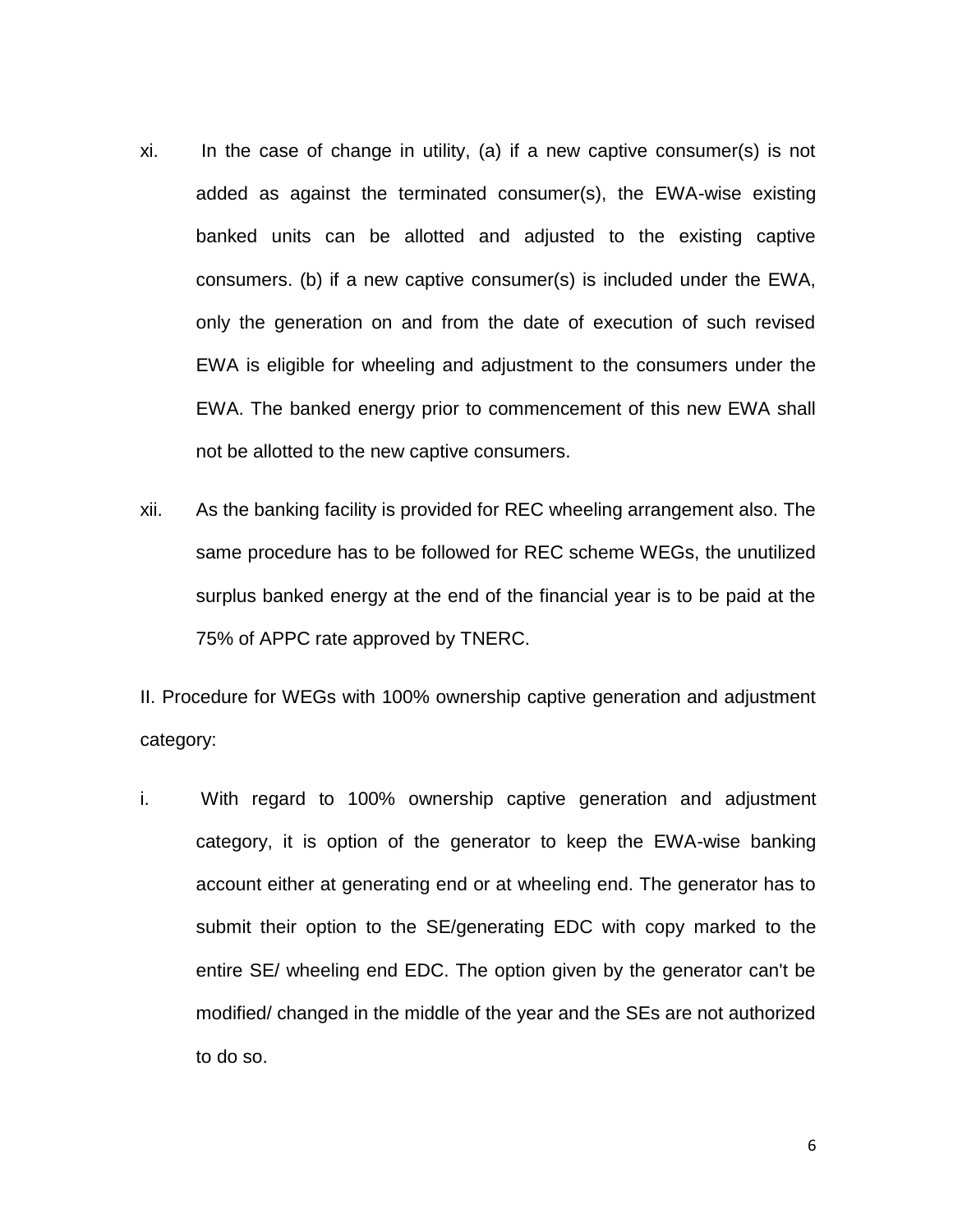- ii. In the case of EWA-wise banking account is maintained at wheeling end EDC, the entire generated energy is to be sent to wheeling end EDC for adjustment. After adjustment in a month, the surplus energy is to be kept at banking account after deducting the banking charges as applicable with the Tariff orders in force. Subsequently, for shortage of consumption the EWA-wise banked energy can be drawn and adjusted. The SE/ wheeling end EDC has to send the unutilized banked energy at the end of the financial year (31<sup>st</sup>March) to the SE/ generation end EDC for making  $75\%$ payment to the generator, as per the applicable tariff rate.
- iii. Similar to the group captive scheme, if the 100% ownership captive WEG is name transferred to some other party, the EWA-wise unutilized banked energy available on the date of termination of the agreement has to be transferred to SE/ generation end EDC and 75% payment has to be made to that previous owner. The above EWA- wise unutilized banked energy can't be transferred to the new owner (or) to his captive consumers (or) to the captive consumers of previous owner who is having some other WEGs in some other EDC (or) to any other third party.
- iv. For REC scheme 100% ownership captive generation also the same procedure (para (i) to (iii) above) has to be followed.
- v. It is strictly stated that, the SE/wheeling end EDC, is not authorized to make any payment for the unutilized banked energy.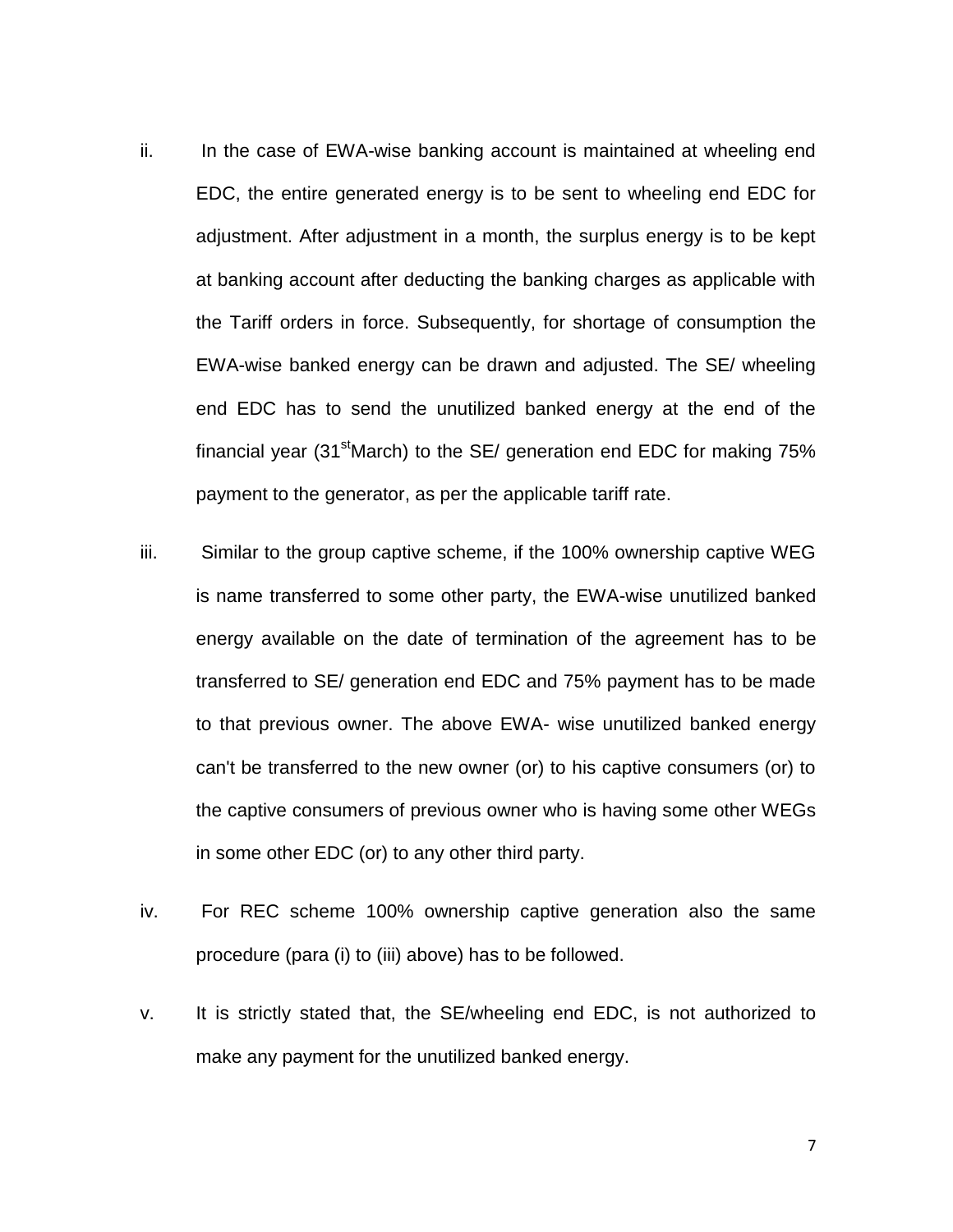3.4. In continuation to the above, the Respondent herein M/s.Nu Power wind Farms Limited filed Writ Petition vide W.P. (MD). No.9320 of 2017 wherein that relevant para is extracted as follows:-

### *"xxx*

*2.I submit that the Petitioner is a Limited Company incorporated under the Companies Act, 2013. The petitioner's Company is engaged in the Generation of electricity through its Wind Energy Generators (WEGs) and it has installed WEGs to a total capacity of 34.25 MWat various locations in the State of Tamil Nadu, wherever the wind feasibility is available. The*  WEGs installed are all falling within the jurisdiction of 3<sup>rd</sup>, 4<sup>th</sup>and *5 thRespondents."*

| SI.            | Make       | Q              | Capa      | Village        | <b>WF</b>   | <b>DOC</b> | Site /             |
|----------------|------------|----------------|-----------|----------------|-------------|------------|--------------------|
| No.            |            | ty             | city in   |                | <b>HTSC</b> |            | <b>District</b>    |
|                |            |                | <b>MW</b> |                | No.         |            |                    |
| $\mathbf{1}$   | Suzlon     | 1              | 1.25      | Dhanakkarkulam | 584         | 21-09-03   | Radhapuram         |
| $\overline{2}$ | Suzlon     | 1              | 1.25      | Dhanakkarkulam | 585         | 21-09-03   | / Tirunelveli      |
| $\overline{3}$ | Suzlon     | 1              | 1.25      | Dhanakkarkulam | 586         | 21-09-03   |                    |
| $\overline{4}$ | <b>NEG</b> | 1              | 0.75      | Pattakuruchi   | 640         | 02-10-03   | Ayakudi/           |
|                | Micon      |                |           |                |             |            | Tirunelveli        |
| 5              | <b>NEG</b> | 6              | 4.5       | Puliyoor       | 641         | 02-10-03   |                    |
|                | Micon      |                |           |                |             |            |                    |
| 6              | <b>NEG</b> | 1              | 0.75      | Puliyoor       | 642         | 02-10-03   |                    |
|                | Micon      |                |           |                |             |            |                    |
| $\overline{7}$ | <b>NEG</b> | 3              | 0.75      | KeelaVeeranam  | 1066        | 25-01-05   | Keelaveeran        |
|                | Micon      |                |           |                |             |            | am/<br>Tirunelveli |
| 8              | TTG        | 3              | 0.75      | KeelaVeeranam  | 1067        | 25-01-05   |                    |
| 9              | <b>TTG</b> | 3              | 0.75      | KeelaVeeranam  | 1068        | 25-01-05   |                    |
| 10             | <b>TTG</b> | $\overline{2}$ | 0.5       | KeelaVeeranam  | 1156        | 16-03-05   |                    |
| 11             | <b>TTG</b> | 3              | 0.75      | KeelaVeeranam  | 1157        | 16-03-05   |                    |
| 12             | <b>TTG</b> | 3              | 0.75      | KeelaVeeranam  | 1264        | 31-03-05   |                    |
| 13             | <b>TTG</b> | 3              | 0.75      | KeelaVeeranam  | 1265        | 31-03-05   |                    |
| 14             | Regen      | 1              | 1.5       | Koduvilarpatti | $T-24$      | 30-09-10   | Theni              |
| 15             | Regen      | 1              | 1.5       | Thadicheri     | $T-21$      | 30-09-10   |                    |
| 16             | Regen      | 1              | 1.5       | Thappakundu    | $T-20$      | 30-09-10   |                    |
| 17             | Regen      | 1              | 1.5       | Thappakundu    | $T-22$      | 30-09-10   |                    |
| 18             | Regen      | 1              | 1.5       | Thadicheri     | $T-19$      | 30-09-10   |                    |
| 19             | Regen      | 1              | 1.5       | Poomalaikundu  | $T-25$      | 29-10-10   |                    |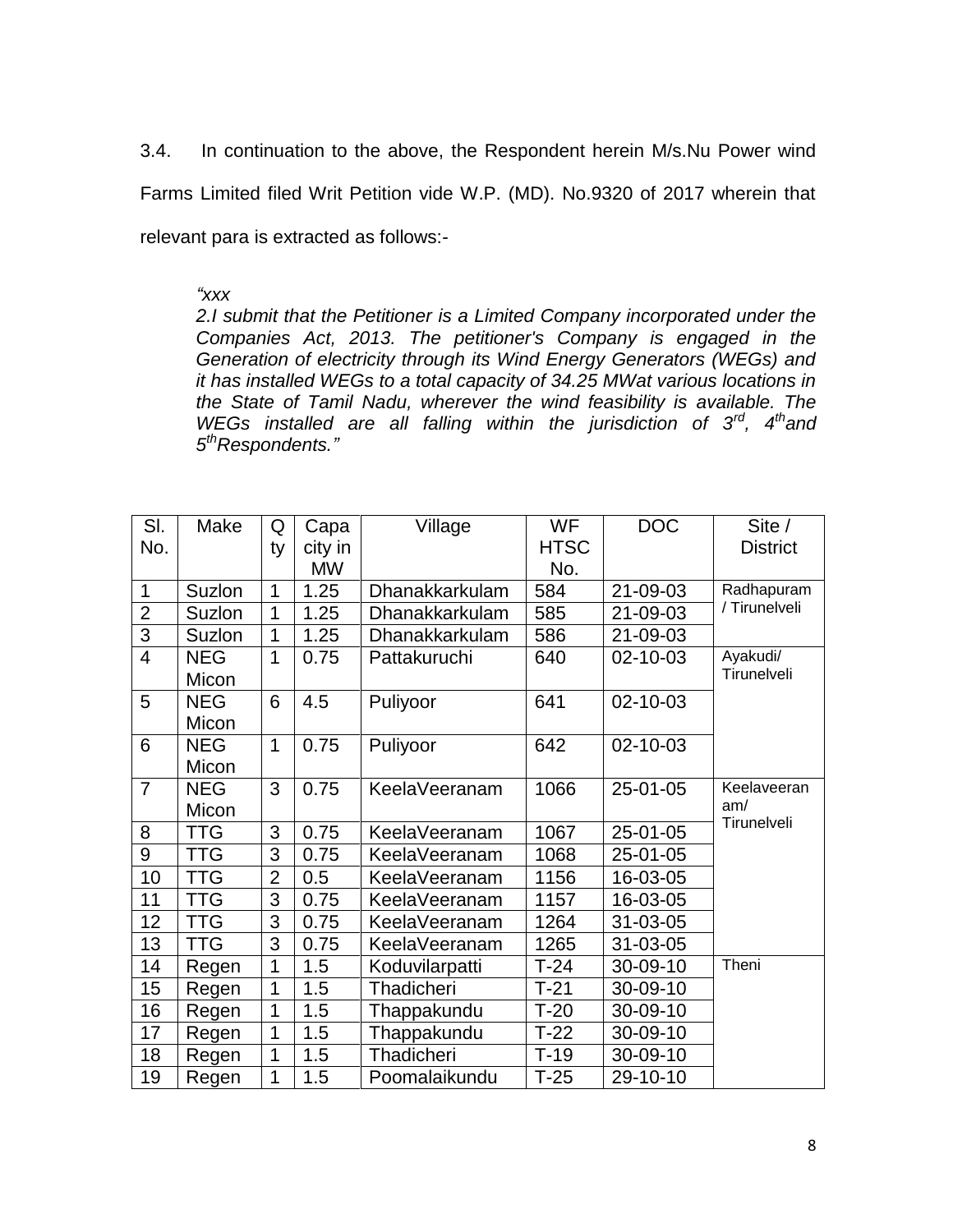| 20 | Regen | 1                   | 1.5                | Veethampatti | URA-<br>35 | 10-06-11       | Anaikadavu /<br>Tirupur |
|----|-------|---------------------|--------------------|--------------|------------|----------------|-------------------------|
| 21 | Regen | 1                   | 1.5                | Veethampatti | URA-<br>36 | 14-06-11       |                         |
| 22 | Regen | 1                   | 1.5                | Anaikadavu   | URA-<br>37 | 14-06-11       |                         |
| 23 | Regen | 1                   | 1.5                | Anaikadavu   | URA-<br>38 | 14-06-11       |                         |
| 24 | Regen | 1                   | 1.5                | Anaikadavu   | URA-<br>39 | 14-06-11       |                         |
| 25 | Regen | 1                   | 1.5                | Anaikadavu   | URA-<br>40 | $07 - 07 - 11$ |                         |
| 26 | Regen | $\mathbf 1$         | 1.5                | Vagaitholuvu | URA-<br>42 | 15-07-11       |                         |
|    | Total | $\overline{4}$<br>4 | 34.25<br><b>MW</b> |              |            |                |                         |

3.5 The following are the locations and specifications of the WEGs installed by the petitioner.

3.6. The petitioner has installed the above listed WEGs for the purpose of generating electricity and to allow the energy so generated for the captive consumption of the captive users, who are also the shareholders of the Company as per the captive arrangement provided in the Electricity Rules, 2005. Hence, all the above WEGs are falling under the category of Captive Generating Plant (CGP) and the shareholders consuming the energy from the CGP are captive users of the energy generated from the above listed WEGs.

3.7. The petitioner has invested heavily based borrowed funds, for setting up the WEGs with high interest rates. The energy generated from the petitioner's WEGs are being wheeled to the respective captive users' premises and.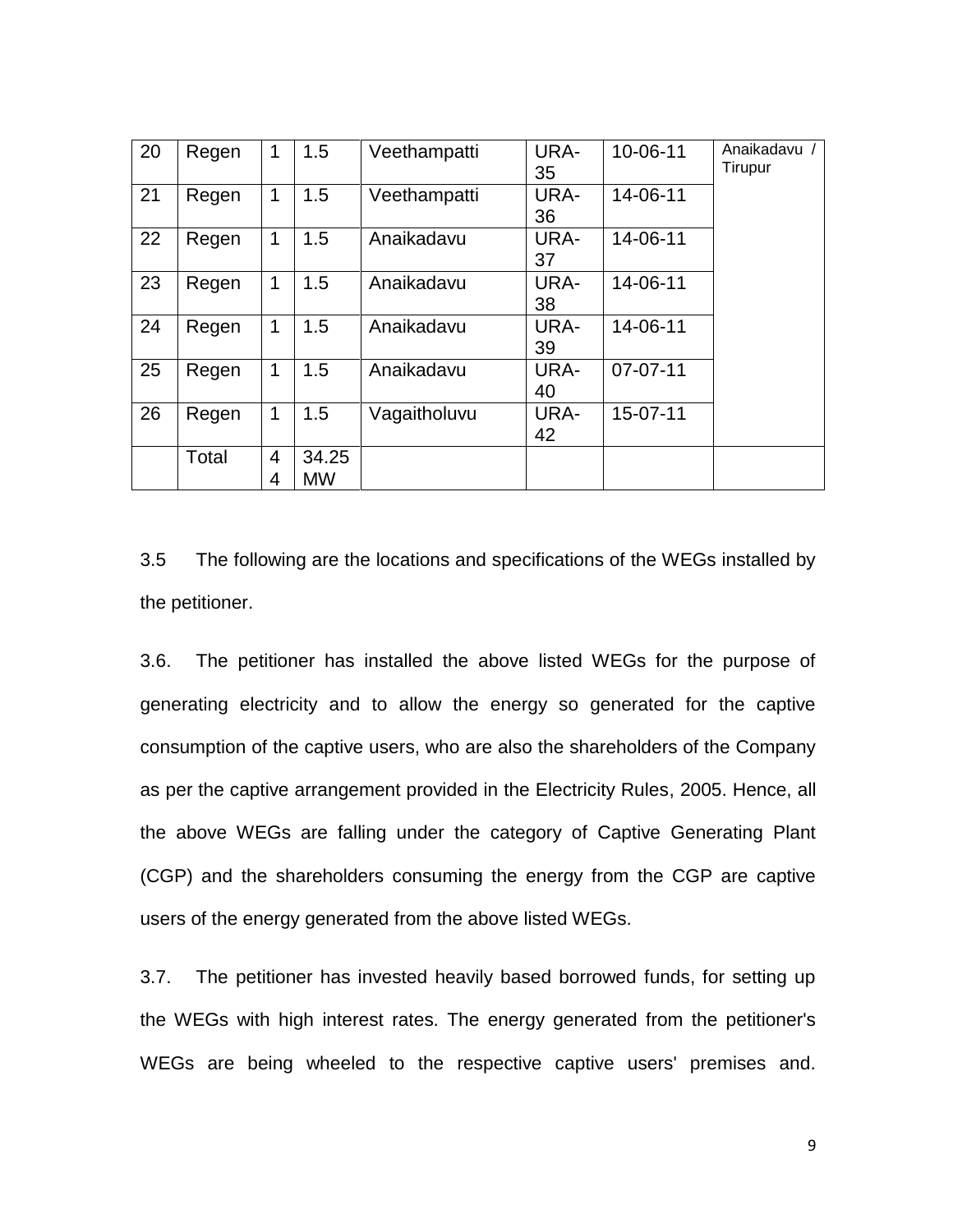accordingly, all the applicable wheeling, transmission charges and other charges relating to the wheeling arrangement including transmission and distribution losses, SOS charges etc., are being paid by the petitioner at the rates as fixed by the 6<sup>th</sup>Respondent State Commission from time to time, as per the Comprehensive Tariff Orders on Wind Energy issued for this purpose.

3.8. The energy generated from the WEGs of the petitioner, is being consumed by the captive users, based on the Energy Wheeling Agreement signed between the officials of the Respondent (TANGEDCO) and the petitioner. Since, the captive users of the petitioner are taking the equity shares of the petitioner's Company, they are entitled for sharing the aggregate electricity generated from all the WEGs identified for captive purpose by the Company and therefore, the energy accounting is always required to be maintained on the aggregate electricity generated by all the WEGs put together. Hence, the system of energy accounting either by individual WEG Wise or by HTSC No. Wise is not in vogue and is also not possible, as it is not allowed by the law. As, only the Company can have the equity shares and not the individual asset of the Company can have such equity shares, energy accounting should also be done as per the aggregate electricity generated from all the WEGs of the Company put together as one single CGP and not by any individual WEG. Hence, when it is a question of adjustment of energy for the purpose of captive consumption by the captive users, the Electricity Rules 2005, have categorically made it clear that it should be the aggregate electricity generated to be taken for consideration and not the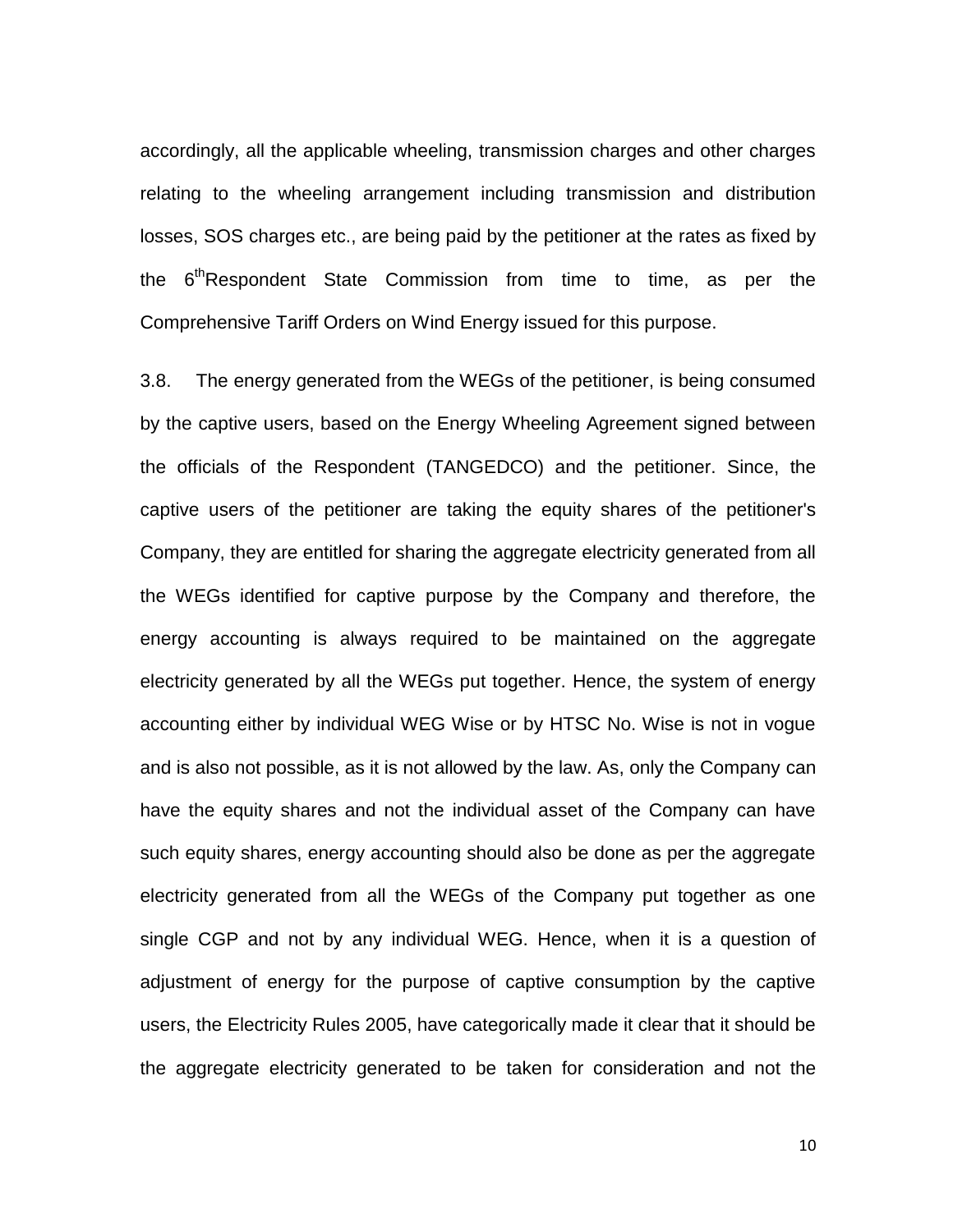energy generated by individual power plants or WEOs as the case may be to be considered.

3.9. However, the  $2^{nd}$ Respondent in total contrary to the express provisions made under the Electricity Rules 2005, has issued totally a misleading Circular Memo bearing No. CE/NCES/SE/EE/WPP/AEE2/F.Bankinginstruction/D.903/ 17, dated 30/31.03.2017, where by the entire procedures on the captive arrangement so far followed historically, were fully ordered to be reversed arbitrarily and against the legal provisions and also against the binding orders of the Hon'ble Appellate Tribunal for Electricity, New Delhi.

3.10. Till 31.03.2017, the energy generated through all the WEOs were permitted to be considered as aggregate electricity generated by the COP and pooled together to the account of the COP and accordingly, the allotment to the End Captive Users was provided by the petitioner, on a Month on Month basis, as per the provisions of the Electricity Rules, 2005. The system was perfect and in consonance with the provisions of the Electricity Rules 2005 and also as per the law settled by APTEL in this regard.

3.11. However, after the issuance of the impugned Memo by the 2nd Respondent, the CE/NCES, the practices so far prevailed, were totally reversed to the contrary, by completely deviating the legal provisions enumerated in the Electricity Rules 2005 and also as per the law settled by way of binding judgement of the Hon'ble APTEL, New Delhi. Now the  $2^{nd}$ Respondent, by issuing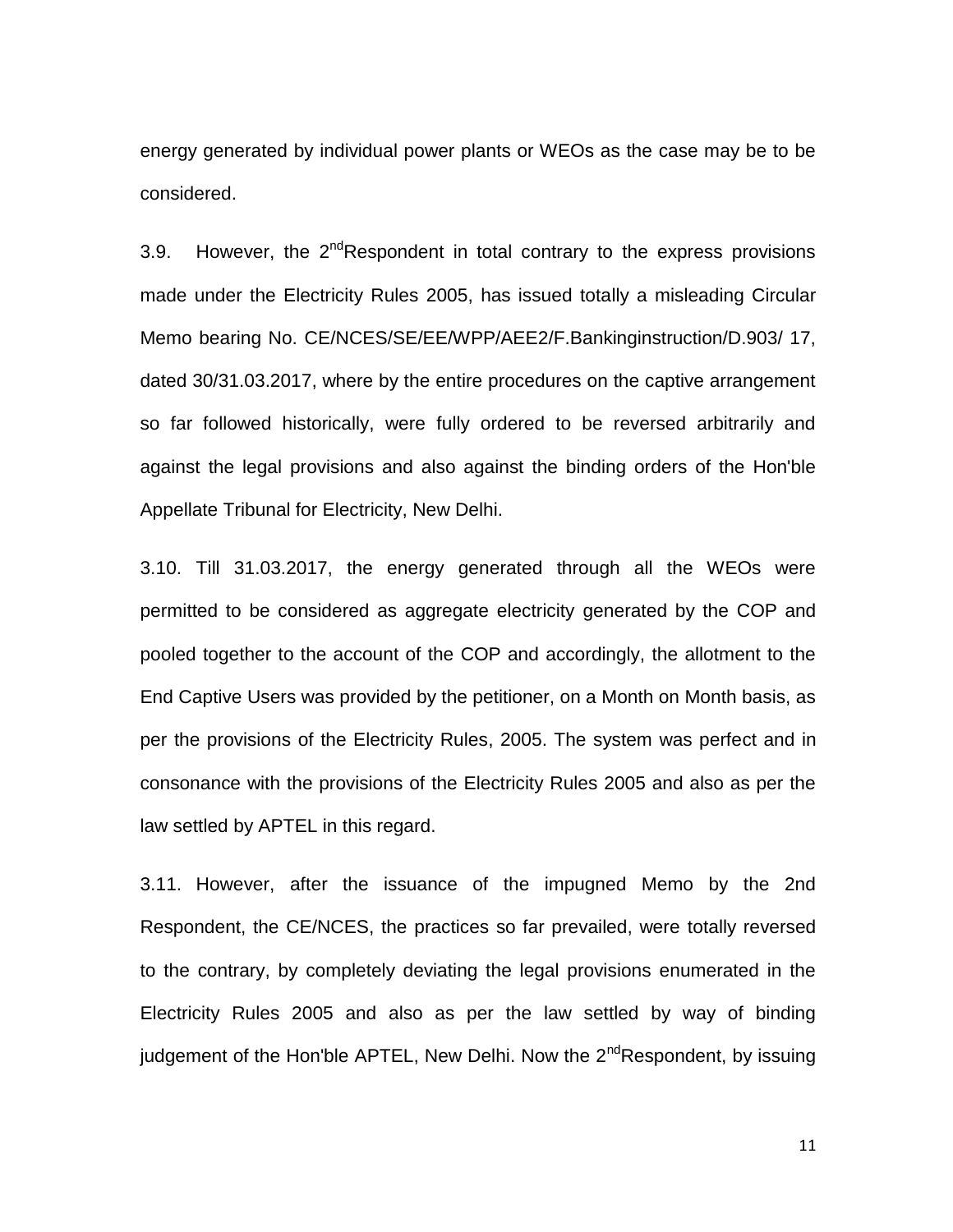the impugned Memo, has directed to account the energy on individual WEGWise/ HTSC No. Wise, instead of "Aggregate Electricity Generated" as enshrined in the Electricity Rules 2005, which procedure is totally contrary to law and the principles settled by the APTEL in this regard.

3.12. It would be useful to extract the relevant portion of the Electricity Rules,

2005 issued by the Central Government in exercise of the powers conferred by

Section 176 of the Electricity Act 2003.

*"3. Requirements of Captive Generating Plant.-*

*(1) No power plant shall qualify as a (captive generating plant' under section 9 read with clause (8) of section 2 of the Act unless-*

*(a) in case of a power plant -*

*(i) not less than twenty six percent of the ownership is held by the captive user(s), and* 

*(ii) not less than fifty one percent of the aggregate electricity generated in such plant, determined on an annual basis, is consumed for the captive use:* 

*Provided that in case of power plant set up by registered cooperative society, the conditions mentioned under paragraphs at (i) and (ii) above shall be satisfied collectively by the members of the co-operative society:* 

*Provided further that in case of association of persons, the captive user(s) shall hold not less than twenty six percent of the ownership of the plant in aggregate and such captive user(s) shall consume not less than fifty one percent of the electricity generated, determined on an annual basis, in proportion to their shares in ownership of the power plant within a variation not exceeding ten percent;* 

*(b) in case of a generating station owned by a company formed as special purpose vehicle for such generating station, a unit or units of such generating station identified for captive use and not the entire generating*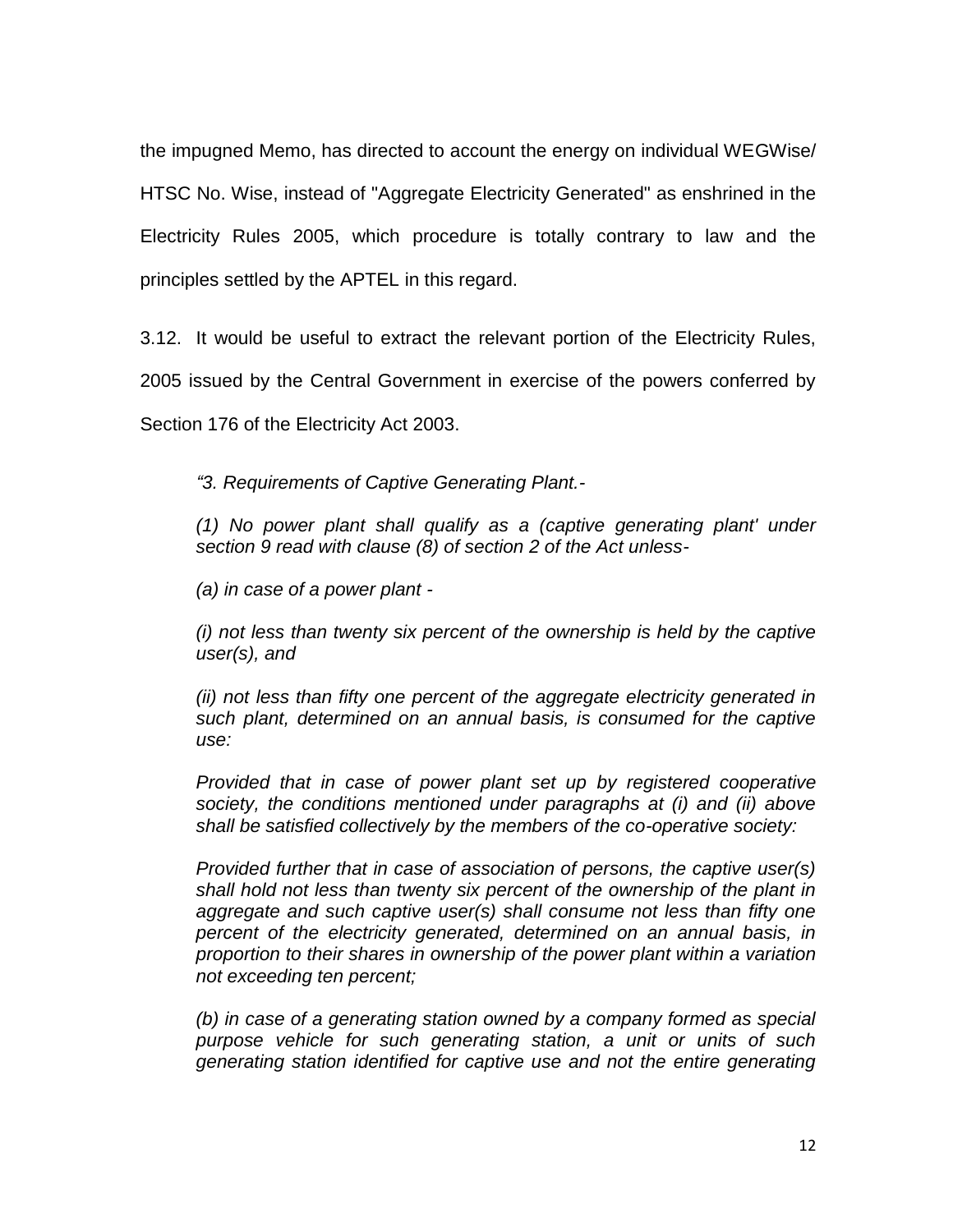*station satisfy (s) the conditions contained in paragraphs (i) and (ii) of subclause (a) above including-*

*Explanation:-*

*(1) The electricity required to be consumed by captive users shall be determined with reference to such generating unit or units in aggregate identified for captive use and not with reference to generating station as a whole; and* 

*(2) the equity shares to be held by the captive user(s) in the generating station shall not be less than twenty six per cent of the proportionate of the equity of the company related to the generating unit or units identified as the captive generating plant.* 

*Illlustration:In a generating station with two units of 50 MW each namely Units A and B, one unit of 50 MW namely Unit A may be identified as the Captive Generating Plant. The captive users shall hold not less than thirteen percent of the equity shares in the company (being the twenty six percent proportionate to Unit A of 50 MW) and not less than fifty one percent of the electricity generated in Unit A determined on an annual basis is to be consumed by the captive users.* 

*(2) It shall be the obligation of the captive users to ensure that the consumption by the Captive Users at the percentages mentioned in subclauses (a) and (b) of sub- rule (1) above is maintained and in case the minimum percentage of captive use is not complied with in any year, the entire electricity generated shall be treated as if it is a supply of electricity by a generating company.* 

*Explanation.- (1) For the purpose of this rule.-*

*a. "Annual Basis" shall be determined based on afinancial year;* 

*b. "Captive User" shall mean the end user of the electricity generated in a Captive Generating Plant and the term "Captive Use" shall be construed accordingly;* 

*c. "Ownership" in relation to a generating station or power plant set up by a company or any other body corporate shall mean the equity share capital with voting rights. In other cases ownership shall mean proprietary interest and control over the generating station or power plant;*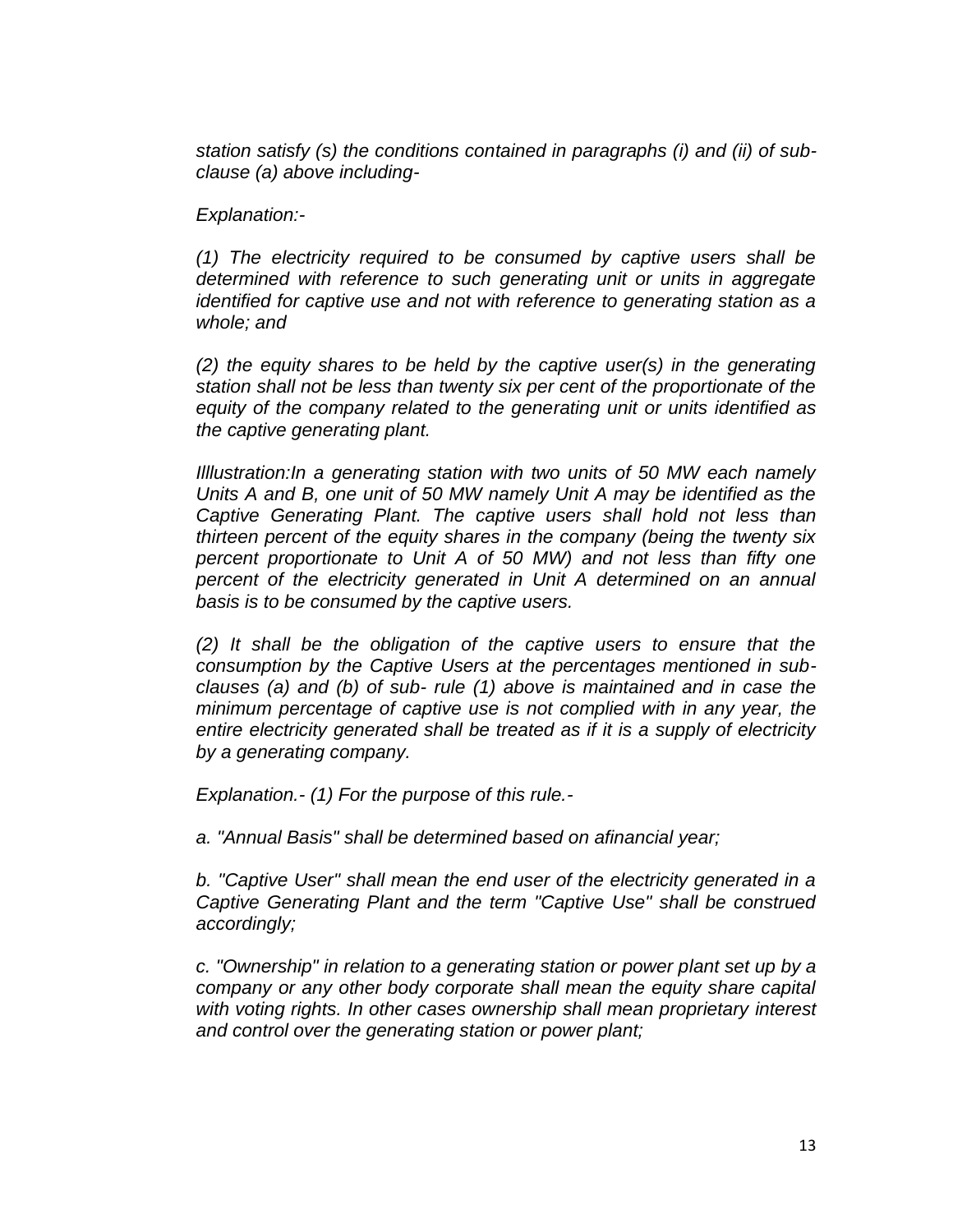*d. "Special Purpose Vehicle" shall mean a legal entity owning, operating and maintaining a generating station and with no other business or activity to be engaged in by the legal entity".* 

3.13. From the above extracted portion of the Electricity Rules 2005, it could be seen that for the purpose of verification of captive norms of the CGP, for the captive users, only the aggregate electricity generated alone needs to be taken in to account as per the Explanation 1 provided under Rule 3 (1) (a) (b) to the extent extracted below:-

# "Explanation:-

(1) The electricity required to be consumed by captive users shall be determined with reference to such generating unit or units in aggregate identified for captive use and not with reference to generating station as a whole: and "

3.14. This position was further strengthened by the Hon'ble APTEL, while passing an order in Appeal No.252 of 2015 dated 08.11.2016. After critically analyzing the various requirements under the above quoted provisions of the Electricity Rules 2005, the Hon'ble APTEL has decided the issue and accordingly, passed a binding judgement. The operative portion of the judgement is extracted as here under:

### *"xxx*

*h) Hence considering the provision of Rule 3 (1) (b) of Electricity Rules, 2005 which prescribes that a generating station can identify a unit or units of such generating stations for captive use, it is clear that Appellant had identified both the Units i.e. TG-1(15 MW) and TG-2 (65MW) for captive use during FY 2013-14. In view of above for deciding the captive status of the Appellant plant, the aggregated Generation and consumption from both*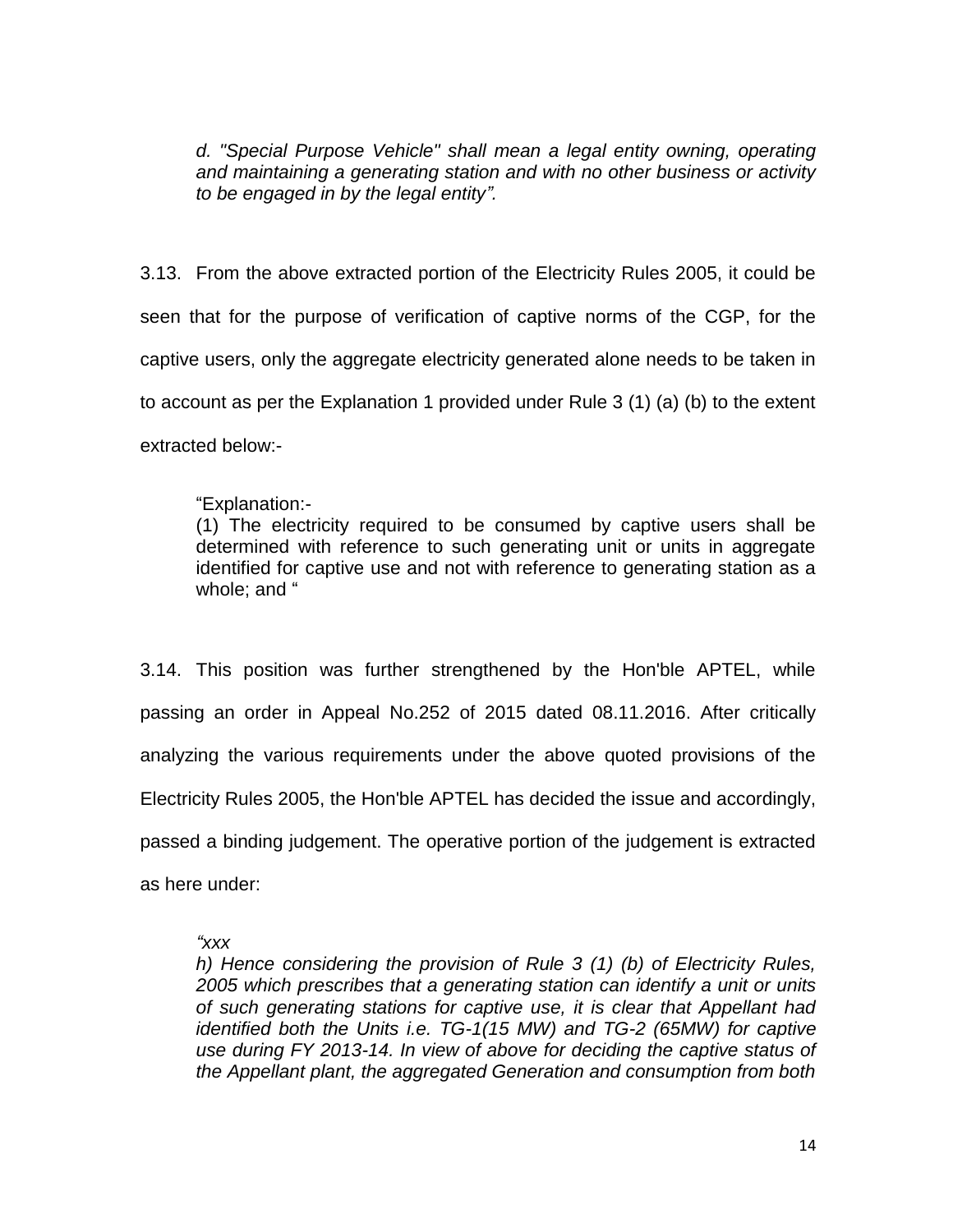*the units i.e. TG-1 (15 MW and TG-2 (65 MW) has to be considered as per the provision of Rule 3 (1) (b) of Electricity Rules, 2005. xxxxx"* 

3.15. Accordingly, in compliance of the legal provisions as provided in the Electricity Rules 2005 and also as per the binding judgement made by the APTEL, till 31.03.2017, the aggregate electricity generated was pooled and accounted for the petitioner and other similarly placed CGPs. Accordingly, the petitioner was providing allotment from the so pooled aggregate electricity generated for allocation among its captive users and the system was going perfectly well till 31.03.2017.

3.16. However, all of a sudden, without providing any notice or opportunity to the petitioner and other similarly placed WEG CGP Companies, the 2nd Respondent has unilaterally issued the Memo and thereby instructed all the Generation End Superintending Engineers, to account the energy, only by EWA Wise or WEG Wise or HTSC No. Wise and making the whole system getting collapsed to ruin.

xxxx"

3.17. The definition of the Captive Generating Plant, Company, electrical plant, generating Station is stipulated in Sec.2 of the Electricity, Act 2003 as follows:

*(8) "Captive generating plant" means a power plant set up by any person to generate electricity primarily for his own use and includes a power plant set up by any co-operative society or association of persons for generating electricity primarily for use of members of such cooperative society or association;*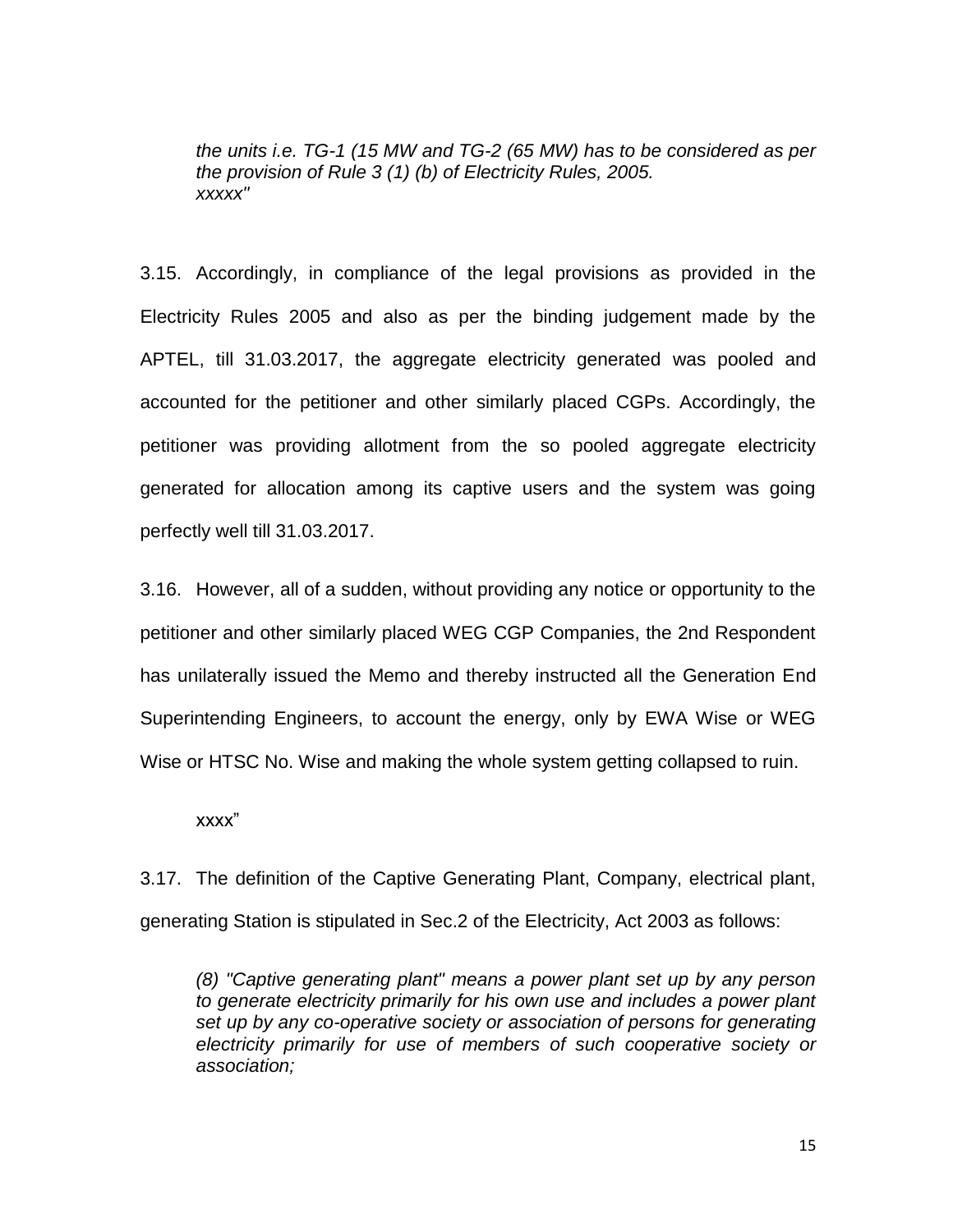*(13) "company" means a company formed and registered under the Companies Act, 1956 and includes anybody corporate under a Central, State or Provincial Act;* 

*(22) "electrical plant" means any plant, equipment, apparatus or appliance or any part thereof used for, or connected with, the generation, transmission, distribution or supply of electricity but does not include:* 

*(a) an electric line; or* 

*(b) a meter used for ascertaining the quantity of electricity supplied to any premises; or* 

*(c) an electrical equipment, apparatus or appliance under the control of a consumer;* 

*(30) "generating station" or "station" means any station for generating electricity, including any building and plant with step- up transformer, switch yard, switch-gear, cables or other appurtenant equipment, if any used for that purpose and the site thereof, a site intended to be used for a generating station, and any building used for housing the operating staff of a generating station, and where electricity is operating staff of a generating station, and where electricity is generated by water-power, includes penstocks, head and tail works, main and regulating reservoirs, dams and other hydraulic works, but does not in any case include any sub-station.* 

3.18. From the above, it is very clear that in a Generating Station, generation of

electricity takes place in a location. There can be generation by their Generating Station from one unit or more than one unit. Where more than one unit is available in a generating station, then the company which owns the generation station should identify the units within such Generating Station for Captive use and Electricity Rules, 2005 will apply for such units identified for captive user.

3.19. The respondent Company has Wind Energy Generators in various locations and they have been assigned with separate Wind Energy Generator HT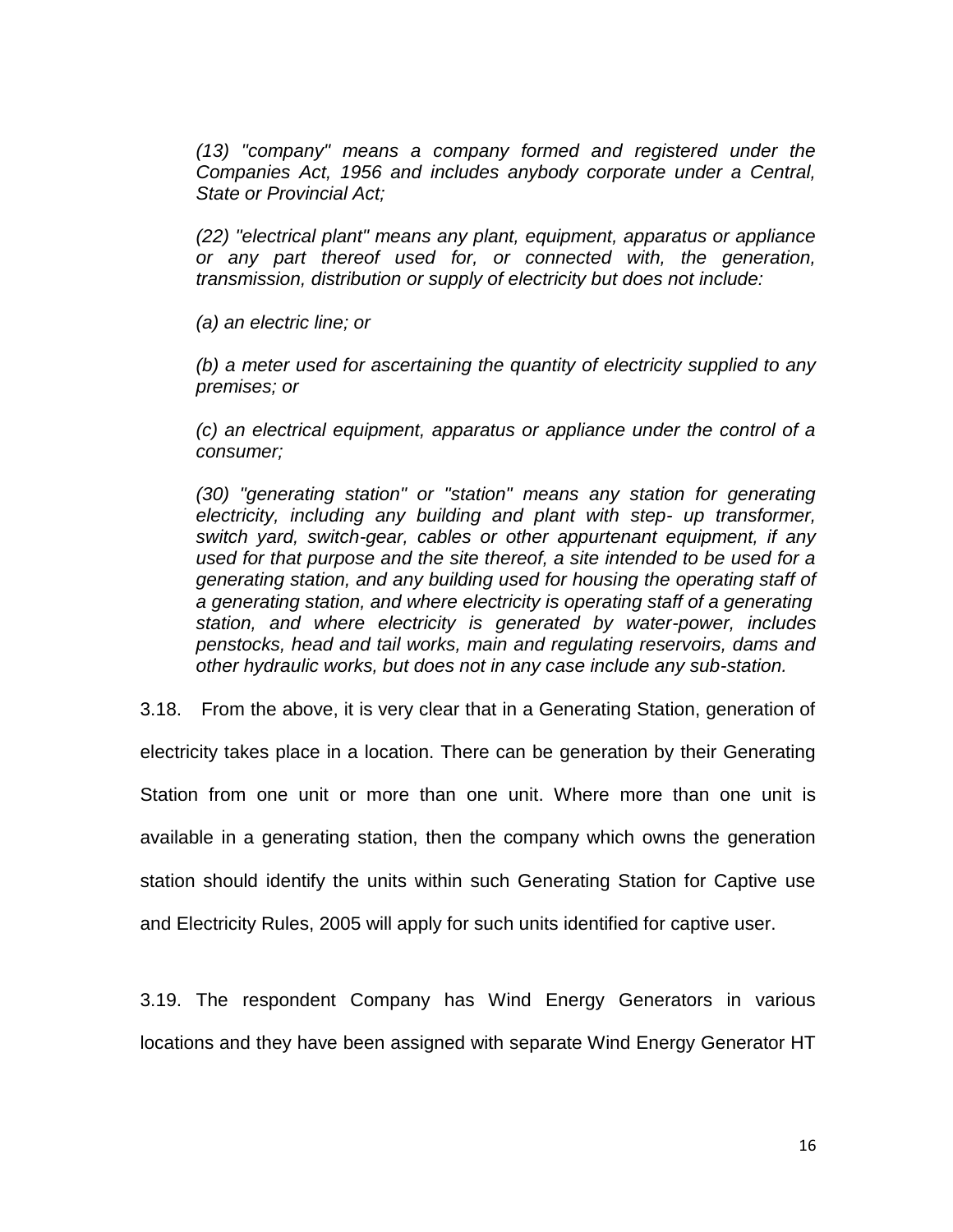service connection. Each such Wind Energy Generator HT service connection has executed a separate contract i.e Energy Wheeling Agreement for wheeling under captive category.

3.20. The verification status of a Captive Generating Plant has to be done Energy Wheeling Agreement wise, since, TANGEDCO has executed Energy Wheeling Agreement with each of the wind Captive Generator thereby the Respondent is being permitted to wheel the energy to their captive user(s). Hence, the contention of the respondent that the energy generated through all the Wind Energy Generators have to be considered as aggregate electricity generated by the company and pooled together to the account of the company and accordingly, the allotment to the End Captive Users was provided by the respondent, on a Month on Month basis, as per the provisions of the Electricity Rules, 2005, is not an acceptable one as it is not in line with the Electricity Act, 2003 and Electricity Rules-2005.

#### **4. Contention of the Respondent:-**

4.1. In W.P. (MD) No. 9320 of 2017, before the Hon'ble Madurai Bench of Madras High Court and the Hon'ble High Court has issued an order on 25.05.2017, directing the Respondents in the WP to seek a clarification with the Commission and after a long period of 2  $\frac{1}{2}$  years, now the petitioner is filing this present clarification petition, in line with the order of Hon'ble Madurai Bench of Madras High Court dated 25.05.2017 in WP (MD) No. 9320 of 2017. In order to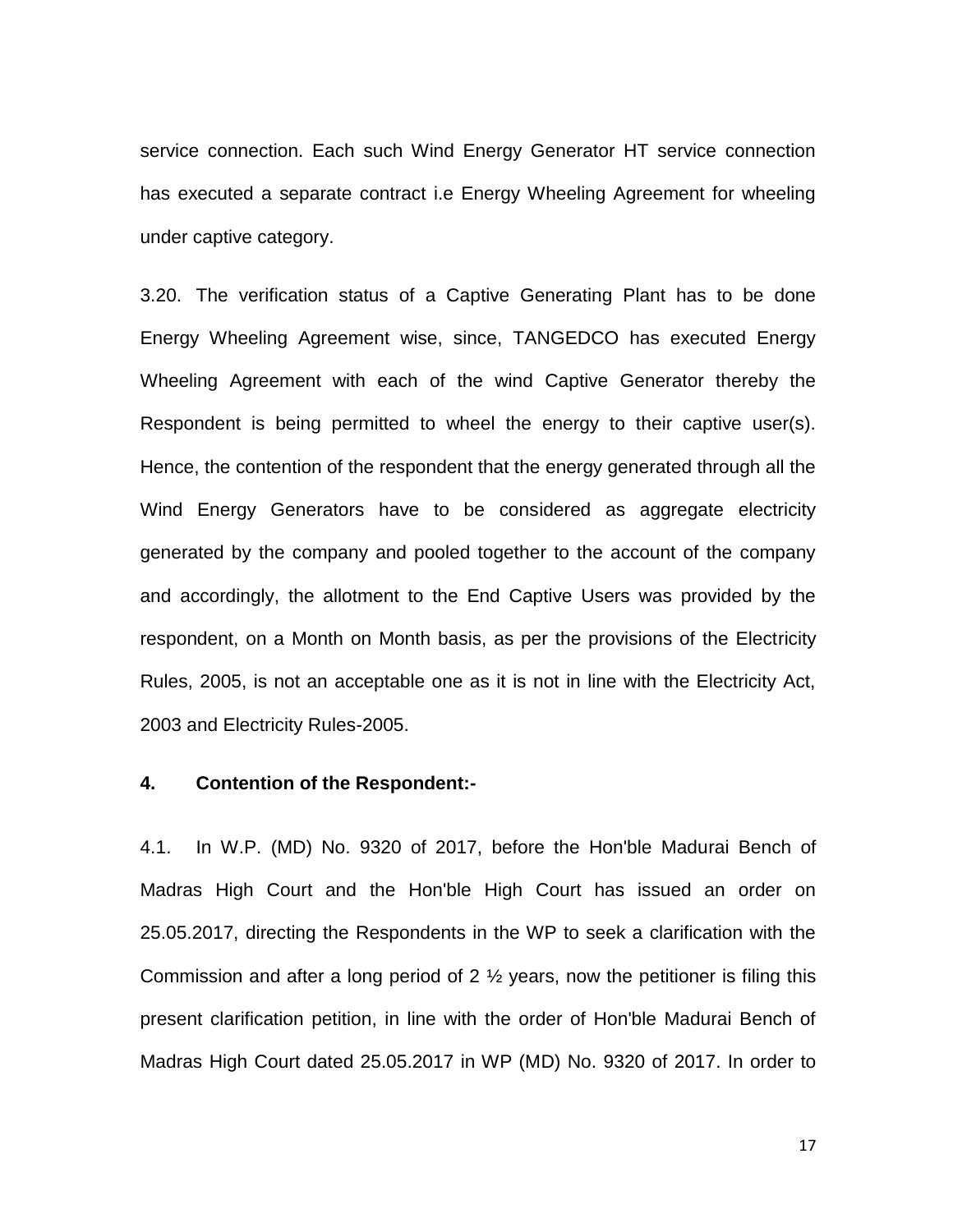make the Commission fully understand the matter, as how the matter has emerged, the following inputs are necessary right from the issuance of a communication by the Chief Engineer-NCES in Memo No. CE/NCES/SE/EE/WP P/AEE2/F.Banking instruction /D.930 /17 dated 30/31.03.2017.

4.2. The Respondent is a Limited Company incorporated under the Companies Act 2013. The Respondent's Company is engaged in the Generation of electricity through its Wind Energy Generators (WEGs) and it has installed WEGs to a total capacity of 34.25 MW at various locations in the State of Tamil Nadu, wherever the wind feasibility is available. The WEGs installed are all falling within the jurisdiction of the Superintending Engineers of various Generation Circles.

4.3. The Respondent has installed the above listed WEGs, for the purpose or generating electricity and to allow the energy so generated for the captive consumption of the captive users of the Respondent Company, who are the shareholders of the Company, as per the captive arrangement provided under the Electricity Rules 2005. Hence, all the above WEGs, are falling under the category of Captive Generating Plant (CGP) and the shareholders consuming the energy from the CGP are, captive users of the energy generated from the above listed WEGs.

4.4. The Respondent has invested substantial borrowed funds, for setting up the WEGs with high interest rates. The energy generated from the Respondent's WEGs are being wheeled to the respective captive users' premises and accordingly, all the applicable wheeling, transmission charges and other charges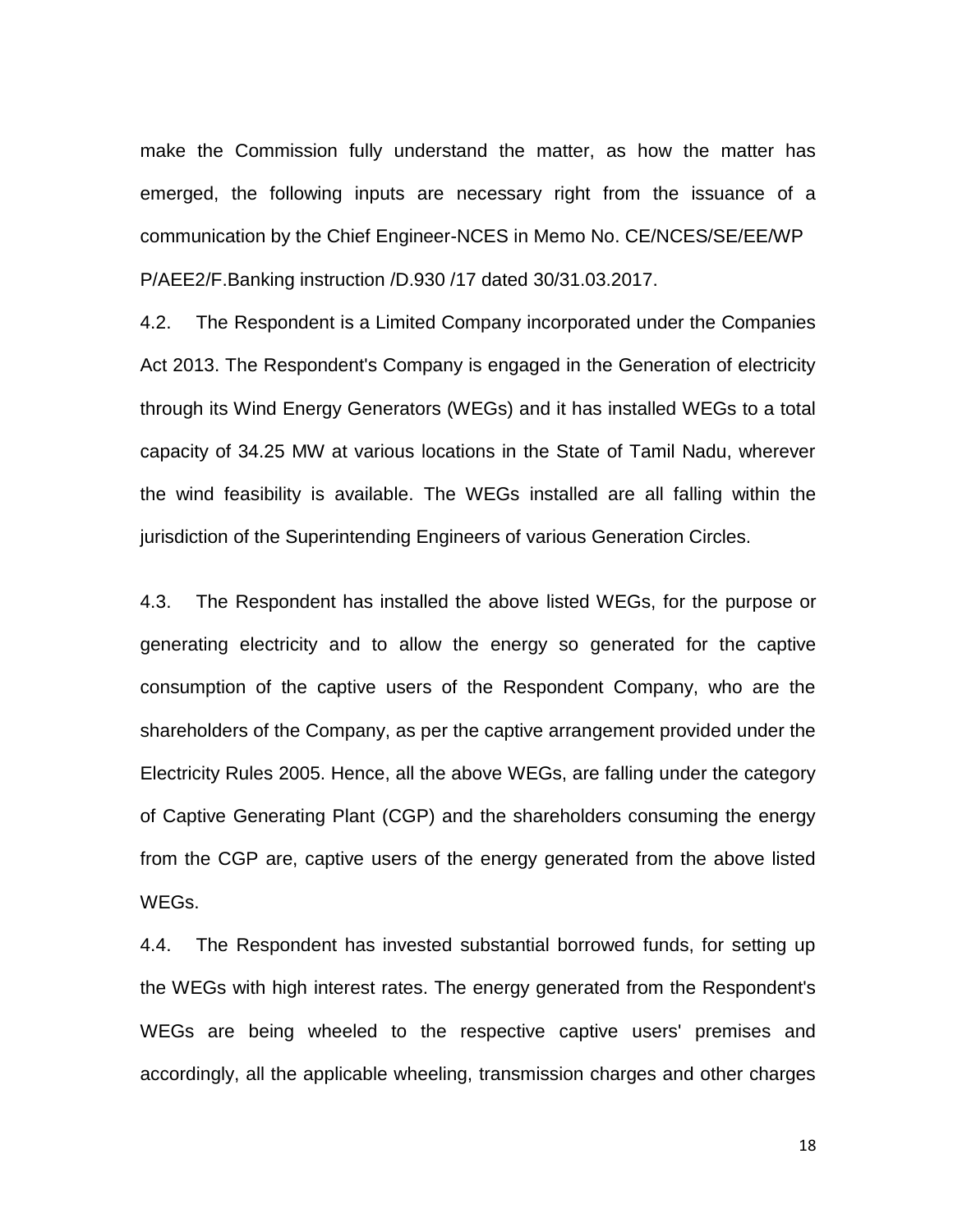relating to the wheeling arrangement including transmission and distribution losses, SOS charges etc., are being paid by the Respondent at the rates as fixed by the Commission from time to time, as per the Comprehensive Tariff Orders on Wind Energy issued for this purpose.

4.5. Due to the attempt of the CE NCES to implement the new procedures, the Superintending Engineers of the Generation Circles of TANGEDCO, were not able to work out and send the generation / allocation statements for the month of April 2017 in time for all of the WEGs of the Respondent and accordingly, the generation statements pertaining to all the WEGs were not reaching the captive users in time, who were using the aggregate electricity generated from out of the WEGs of the Respondent for making adjustment against their CC bills. As such statements were not provided to such captive users before the preparation of CC bills for the month of April 2017, which was due on 01.05.2017 (i.e.) within 4 days from the date of reading taken at the Consumption End, the adjustment of the wind energy was not able to be accounted by the captive users and the surplus energy if any consumed by the captive users from the grid was not able to be accounted for billing, after adjusting the captive energy. Normally, at the Consumption End during thoseoccasions in 2017, readings were taken on 27th of the Month and the consumption charges bill would be prepared within 4 days of such meter reading at the Consumption End. This was the practice followed before the introduction of AMR project.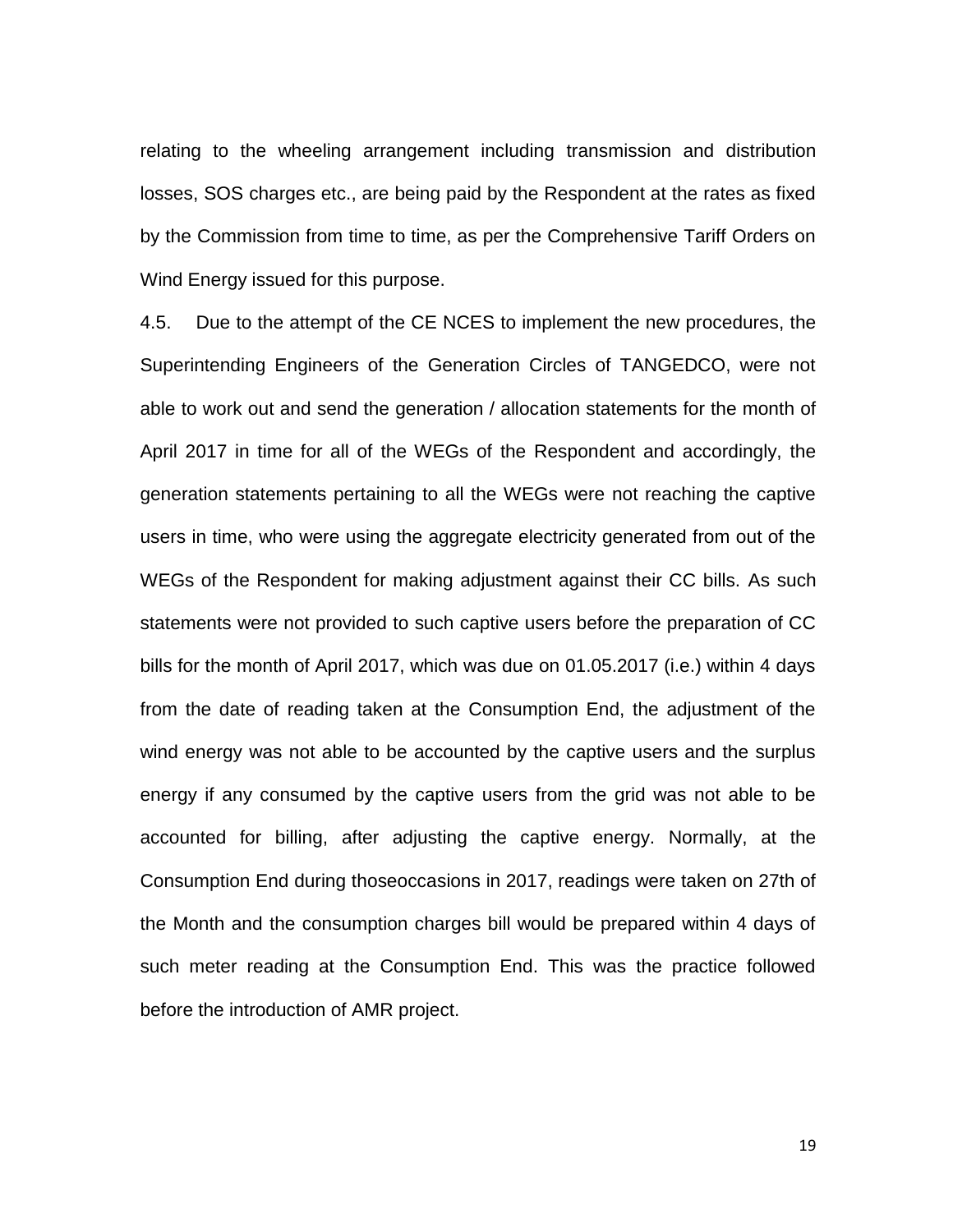4.6. Violating the order of the Commission as found in Para 7.7.1. to go for Generation End, the Respondent was not able to make allocation to the captive users of the Respondent in time. Due to the non-allocation of the energy for adjustment by the captive users of the Respondent, the captive users were not able to adjust the energy against their consumption and accordingly, every such captive consumer was made liable to pay charges, even though they have their own wind energy for, adjustment. This made them constrained to pay higher bills than the required amount which affected the total relationships between the Respondent and the captive users of the Respondent.

4.7. For having invested in the CGPs of the Respondent, the captive users were not able to get the energy allocation from the Respondent and therefore, most of the captive users were feeling helpless with the new procedure. This problem was found existing in all the areas and throughout the State at that period of time. No CGPs of WEGs were able to get the generation statements in time, because of the cumbersome and unwanted process ordered through the impugned Memo of the CE-NCES and accordingly, the Respondent was not able to allocate energy to its captive users. Consequently, the captive users were not able to adjust the WEG generated units against their consumption for the month of April 2017 and this position was found to move from bad to worse, if the issues were allowed to continue in the future months also.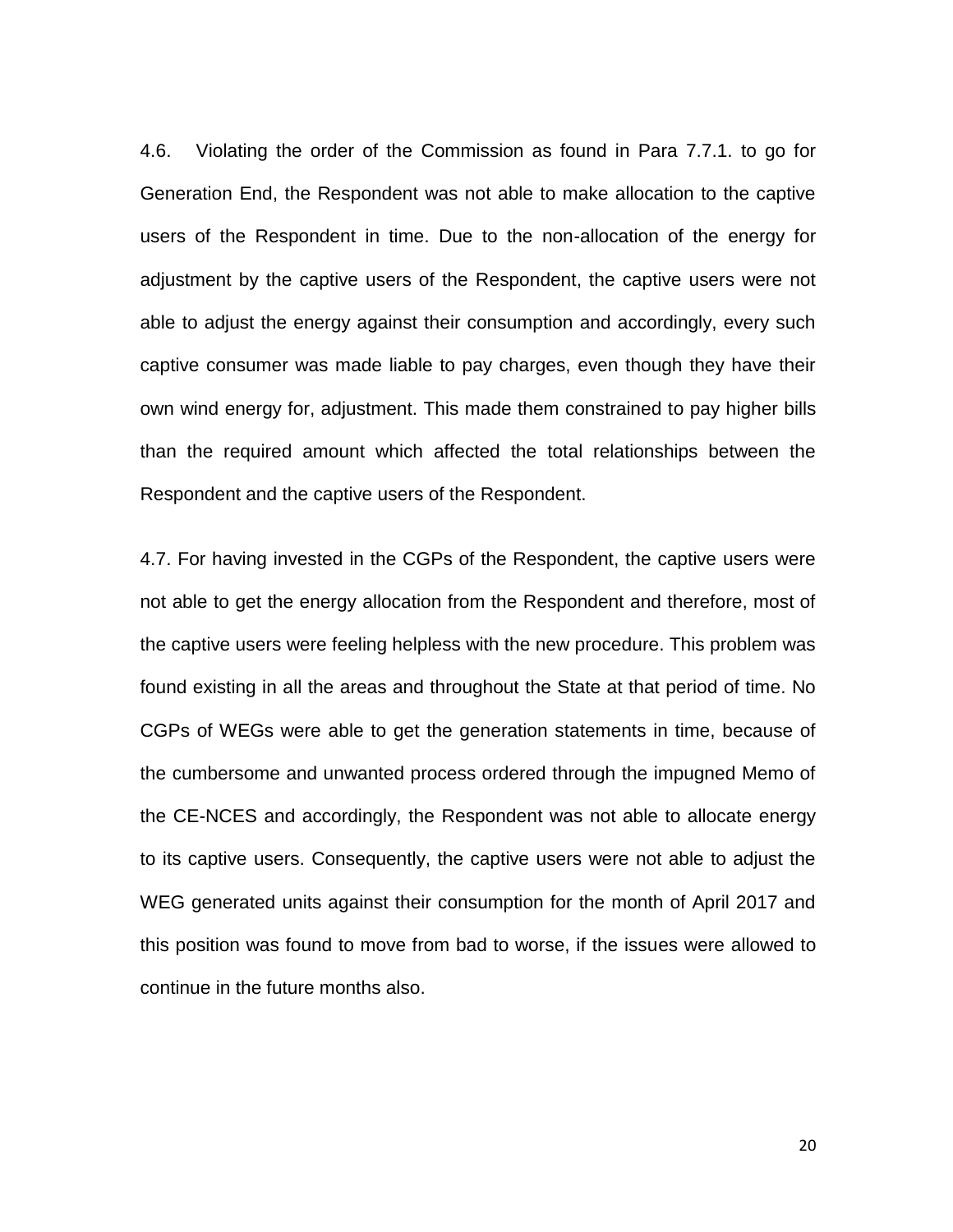4.8. Hence it was felt that if the impugned Memo issued by the CE-NCES was allowed to continue for enforcement, then that would create severe hardship in the matter of energy accounting for such CGPs of WEGs like those of the Respondent and also for the captive users involved in the CGP arrangement. Considering the difficulties involved in the implementation of the impugned Memo issued by the CE-NCES, the Respondent through its Association namely Indian Wind Power Association (IWPA) has filed objections before the Petitioner TANGEDCO, explaining the need to reverse and withdraw the impugned Circular Memo, through the representations dated 08.05.2017 and 09.05.2017. However, there was no response found from the Petitioner TANGEDCO on the objections filed and the situation was found moving still bad.

4.9. It was found that for the preparation of Current Consumption Charges Bill for April 2017, 1<sup>st</sup>May was the normal due date. However, the Head Quarters of the Petitioner TANGEDCO, through its Accounts Branch, has extended the time limit for preparing the bills twice, which procedure itself is unlawful and without the approval of the Commission, while the billing procedures have been clearly spelled out in the TN Electricity Supply Code 2004 with due date for preparation of bill and due dates for payment of the bill and other follow up procedures for levying belated payment surcharge etc. However, without minding all the same, in the first spell, it was extended up to 10.05.2017 and thereafter, in the  $2^{nd}$ spell, the time was further extended up to 31.05.2017, vide the communications bearingNo.Lr.NO.CFC/REV/FC/REV/AS.3/F.CGP/D.352/2017dated06.05.2017an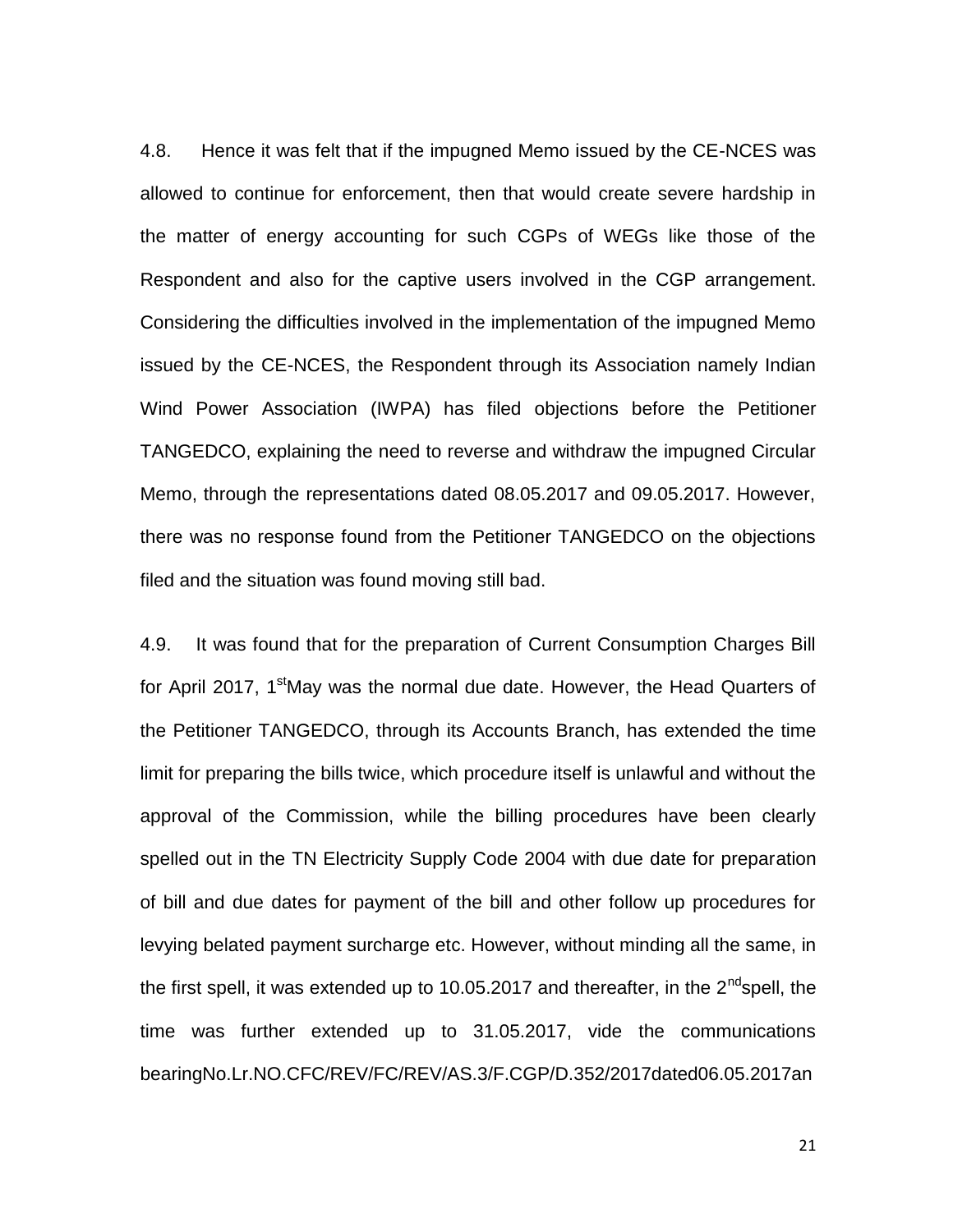d Lr.No.CFC/REV/FC/REV/AS.3/F.CGP/D.352-1/2017dated09.05.2017 respectively.

4.10. Because of the two extensions provided, raising of the Current Consumption Charges Bills, has not happened and therefore, no bill collection was found getting made for the Petitioner TANGEDCO and their entire fund flow was found fully affected. Since the extension was granted up to 31.05,2017, the due date for payment for the CC bill for April 2017 fell due by 1<sup>st</sup>week of June 2017, on which time, the due date for the payment of CC bill for May2017 was also falling due. Hence, the captive users were made liable to pay the bill for both the months of April and May 2017, which accumulated due to these delays at TANGEDCO end and there was a great burden experienced on the part of the captive users to meet out such big amounts at one single stretch.

4.11. Therefore, the Respondent felt that when the Impugned Memo of the CE-NCES, is allowed to continue for enforcement, during all the forthcoming months also, such difficulties would continue and multiply, as practically, preparation of generation statements based on EWA Wise/HTSC No. Wise was no way possible at TANGEDCO.

4.12. As per the practice prevailed historically, there was only one statement to be prepared, for each injection voltage, from each Generating End EDC, sent to the Consumer End EDC and hence, the accounting was convenient and was found accurate also for all concerned, including the Respondent, captive users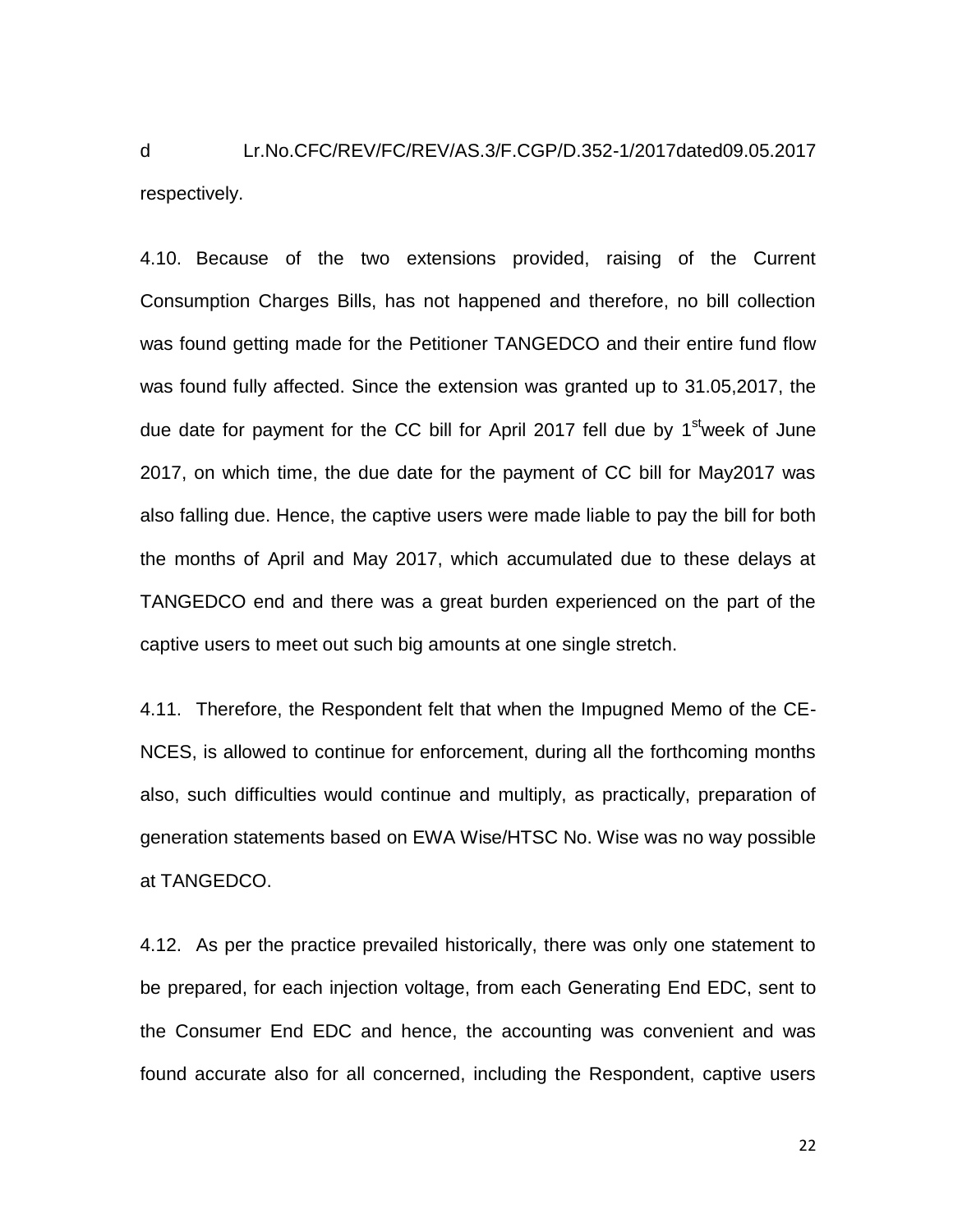and also the Petitioner TANGEDCO. Such a procedure also satisfied all the statutory provisions perfectly. But as per the revised instructions as provided by the impugned Circular Memo of the CE-NCES, the data entry and No. of statements are significantly increased manifold.

4.13. As there are 5 slots of reading taken for generation, if there are 50 machines, there would be a total of 50 statements, comprising of 250 sets of data for each slot. If there are 20 consumers, then 5000 sets of data would have to be keyed-in (entered) manually. This, while on the one hand, led to delay, as against one single statement prepared earlier and replaced by 50 statements for each consumer needed to be prepared. At each Consumer End EDC, against one adjustment entry comprising of 5 slots made earlier, then there would be 50 statements of each machine with 5 slots to be entered for adjustment purposes.

4.14. The revised procedure as ordered through the impugned Memo of CE-NCES was therefore found causing inordinate delay at both the Generation Ends and Consumption Ends. For those reasons only, the Petitioner TANGEDCO has extended the bill preparation date, twice during the month of April for the pl occasion up to 10.05.2017 and on the second occasion up to 31.05.2017. This has never happened in the history of TANGEDCO at any time before and this extension was also ordered unilaterally by the TANGEDCO on its own, even without having consulted the matter with the Commission, as such extension of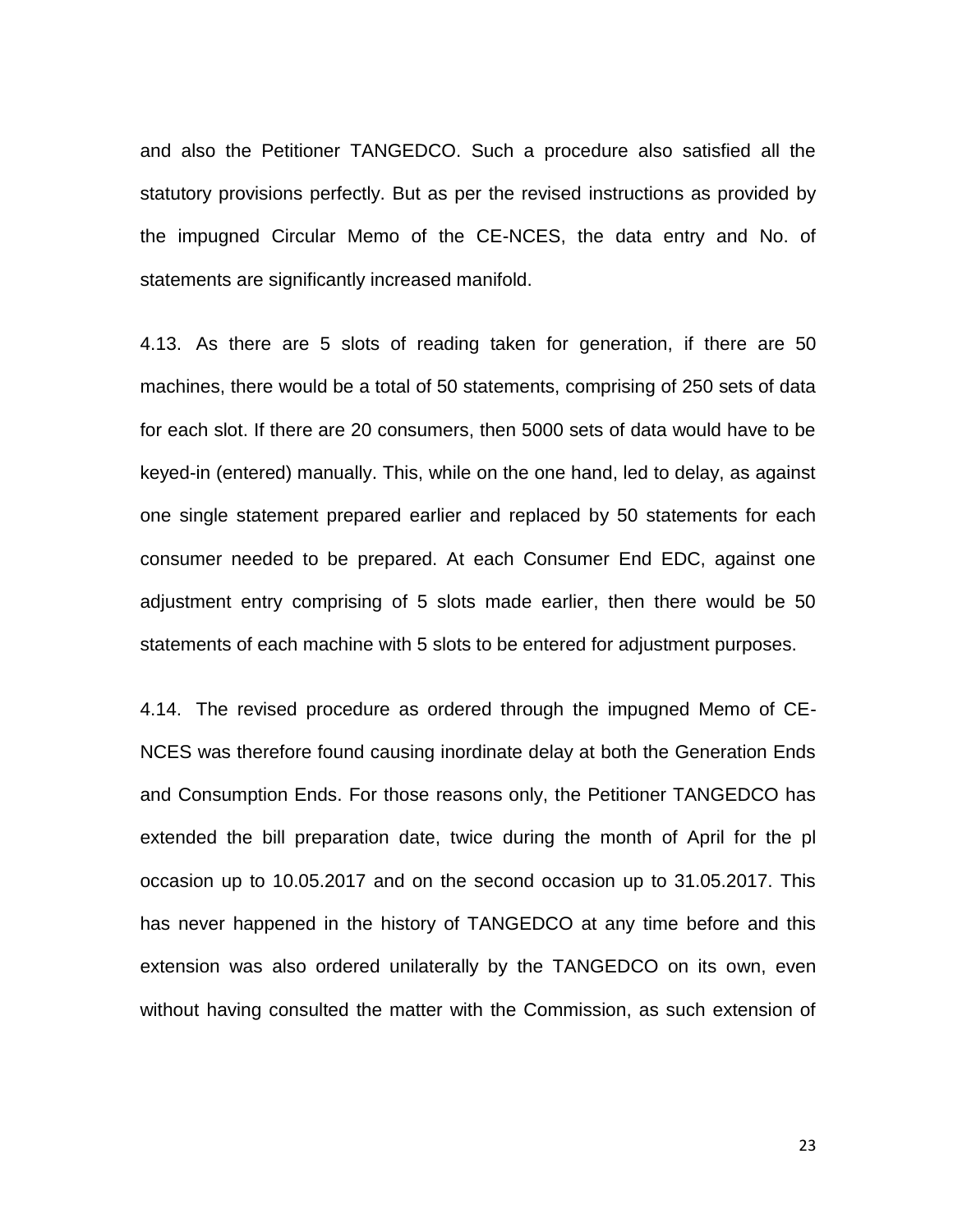due dates, goes against the very spirit of the Tamil Nadu Electricity Supply Code 2004.

4.15. Further, going through a cumbersome process of such a large set of data entry and data preparation, the revised procedure left scope for data entry errors and also would affect the interest of the Respondent and other captive users involved in the CGP arrangement and it would have led to lot of litigations in future. The wind season in Tamil Nadu was fast approaching from June 2017 onwards that year, the windmills during such time generate enormous amount of electricity, which leads to higher banking during the active wind season. As such, when the impugned Memo of the CE-NCES which attempted to reverse the entire banking accounting procedure also, the work was found to be increased further manifold, when such banking of energy happens at all individual WEGs. Hence, it became clear that it was practically not possible to cope up with the instructions issued in the impugned Memo issued by the CE-NCES.

4.16. The Petitioner never refers any matter before the Commission, when they intend to issue any revised procedures or instruction, for the purpose of approval or vetting by the Commission, whether such procedure or instruction would be valid under law or not. Even though, the Commission is the authority to decide the electricity related policies and procedures at the State level, the Petitioner is not caring to follow the procedures of a prior referral of the matter with the Commission, wherever any changes happened in the approved systems, in any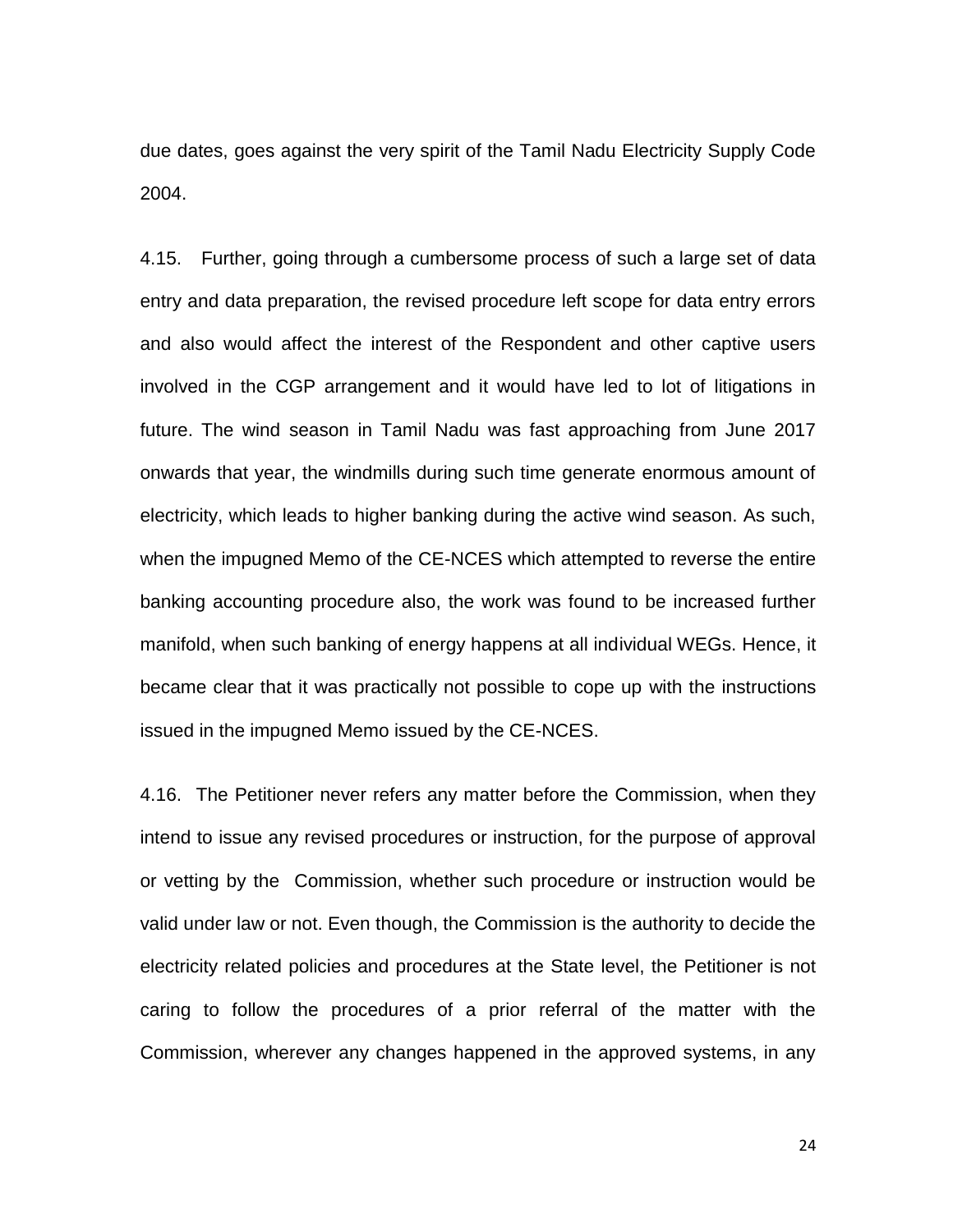matters. The Petitioner is and has been continuing with such unlawful practice of issuing suomoto instructions on its own, without verifying, whether such procedures would be within the ambit of law or not. Such an approach is happening in the recent days more frequently. It seems that the Petitioner has not yet come out of the hangover of Board's Regime to Regulatory Regime till now, even though the Electricity Act 2003 has been enacted in the year 2003 itself.

4.17. The Commission has categorically commented up on the behaviour of the

Petitioner in very many matters, whenever it issued such Suo Moto instructions

without consulting and getting approval of the Commission.

4.18. The following are the extracts of the order of the TNERC in M.P.No.10 of2012 dated 28.09.2012.

"Here, it may be seen that the issue of the impugned circulars has raised two issues, namely, a) whether the respondents have the powers to introduce Restriction and Control Measures on their own and b) whether the respondents have powers to levy excess demand and energy charges on their own. A conjoint reading of regulations 15(6) and 38 of the Electricity Act,2003 would make it abundantly clear that powers to introduce load shedding/blackouts on the part of the licensee is meant only for a short period. The occurrence of the expressions "blackouts for short duration "and " operational contingency" would be of significant import. It clearly brings out the position that the power that has been vested with the licensee under Regulation 15(6) is to be exercised only under exigent circumstances and by no stretch of imagination can it be meant to extend to a longer period as has been sought to be done now by the respondents. It can be safely concluded that no prior approval of the Commission is required under regulation 15(6) of the TN Electricity Distribution Code for the measures imposed under such exigent circumstances. On the other hand, the language employed in Regulation 38 is so clear and unambiguous that prior approval of the Commission is mandatory. It is necessary to dissect the said regulation into two parts for the purpose of better appreciation and understanding."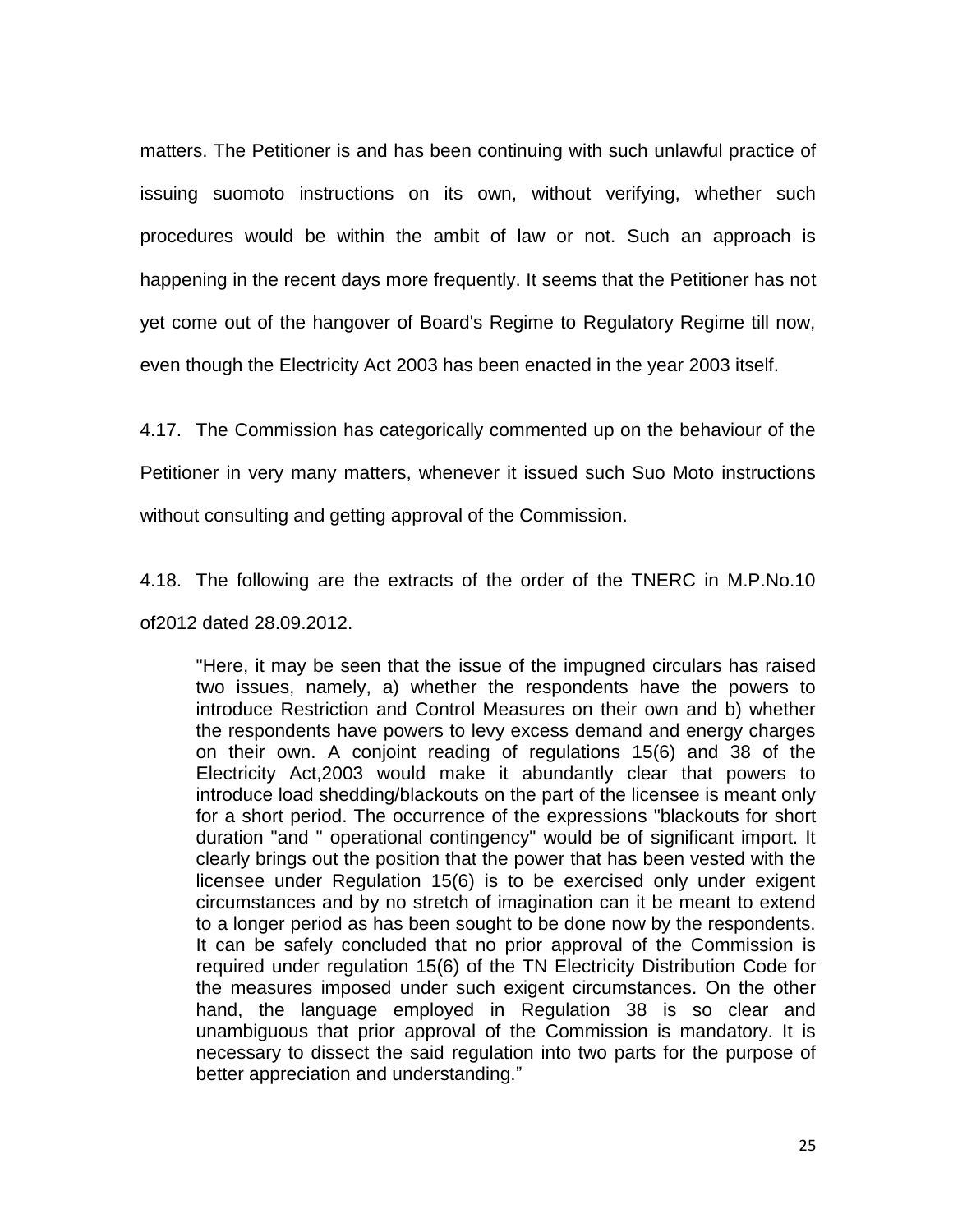…………………….. ……………………

"In view of the above, the present Memos which have been issued without the approval of the Commission are not sustainable in law. That apart, it may be further seen that excess demand and energy charges were levied on the consumers after seeking approval of the Commission in M. P. 42 of 2008 at the first instance and it is really incomprehensible as to why the respondents have issued the impugned circulars without the approval of the Commission after having sought the approval of the Commission for imposing R & C Measures and for levy of excess demand and energy charges in M.P. No. 42 of 2008. Hence, the contention of the respondent that it has powers to levy excess demand and energy charges on it own is devoid of merits and we hold that the approval of the Commission is mandatory in the light of the aforesaid discussion. "

4.19. The following are the extracts of the order of the TNERC in M.P.No.10 of

2012 dated 22.09.2014 when the Petitioner TANGEDCO attempted to issue such

a Suo Moto instruction,

*"we deem it fit and appropriate to set aside the Memos dated 25.2.2012 and 29.2 2012 as the same have been issued in violation of provisions of Electricity Act, 2003 and as well as the orders of the Commission. In the result, the consequential collection of excess demand and energy charges, if any, collected for the period 29-2-2012 to 5-3-2014 shall be refunded. TANGEOCO is directed to ensure that approval of the Commission is obtained beforehand before issue of circulars concerning Restriction and Control Measures. There will be no order as to costs".* 

4.20. Likewise, in another order, the Commission has observed as follows in

DRP No.19 of 2013 dated 19.01.2015:-

"5.6. The Commission has not issued any specific instruction for fixing the priority of adjustment at the user end for the energy generated from WEGs under REC scheme and WEG's under normal captive / third party scheme. The priority imposed by the TANGEDCO vide its letter dated 14-09-2012 for adjustment of energy in this case is arbitrary. Since such decision of the TANGEDCO affects the electricity charges to be paid by the consumers / open access consumers, the TANGEDCQ's letter dated 14-09-2012 is not legally valid as mandated by Section 45 of the Electricity Act 2003. In the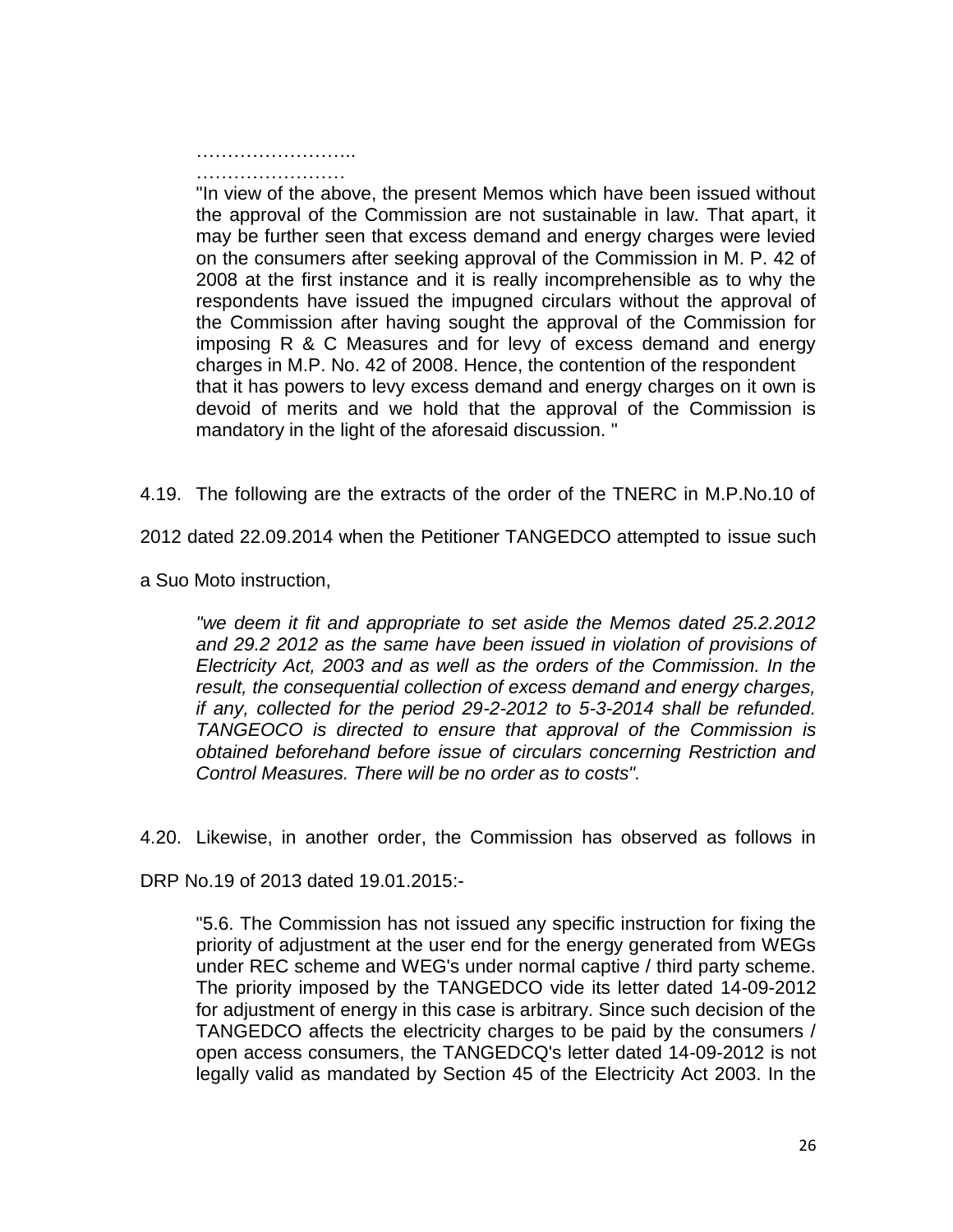absence of expressed law, the best option for the TANGEDCO should have been approaching the Commission for issue of such orders. This has not been done by the TANGEDCO. Therefore we have no hesitation to declare that the TANGEDCO's letter No.CE/FC/REV/AAO/HT/D.606/2012, dated 14-09-2012 is arbitrary andnot legally valid. " ...

4.21. The Commission while passing an order in SMP NO.1 of 2014, on

31.03.2016 has again reiterated as below.

"7.30 The Commission in the Tariff Order No.1 of 2009 dated 20.03.09 have also come out with an illustration on methodology of adjustment of banked energy clarifying that if the consumption exceeds the generation the energy banked shall be drawn to the required extent. This would also include the energy banked during peak hour and normal generation for adjustment against lower slot consumption. The Commission directs that any clarification required regarding the Commission's order, the Licensee shall request for such clarifications before issuing any contrary circulars I instructions to the field which results in unnecessary litigations and causes inconvenience to the concerned, "

4.22. From all the above observations of the Commission, it could be seen that the Petitioner TANGEDCO, is in the habit of deciding any matter on its own, without minding the fact, whether it has an authority to proceed or not or the matter is within the framework of law. On several times, this was pointed out by the Commission, not to take such Suo Moto decisions and proceed with the consumers arbitrarily. In spite of the same, the Petitioner TANGEDCO has not corrected itself from such omissions till today and is continuing the same fault arbitrarily and every time, the consumers are forced to approach and bother either the Commission or the Hon'ble Court for maintaining the right justice in all such deviated matters and for no fault of them.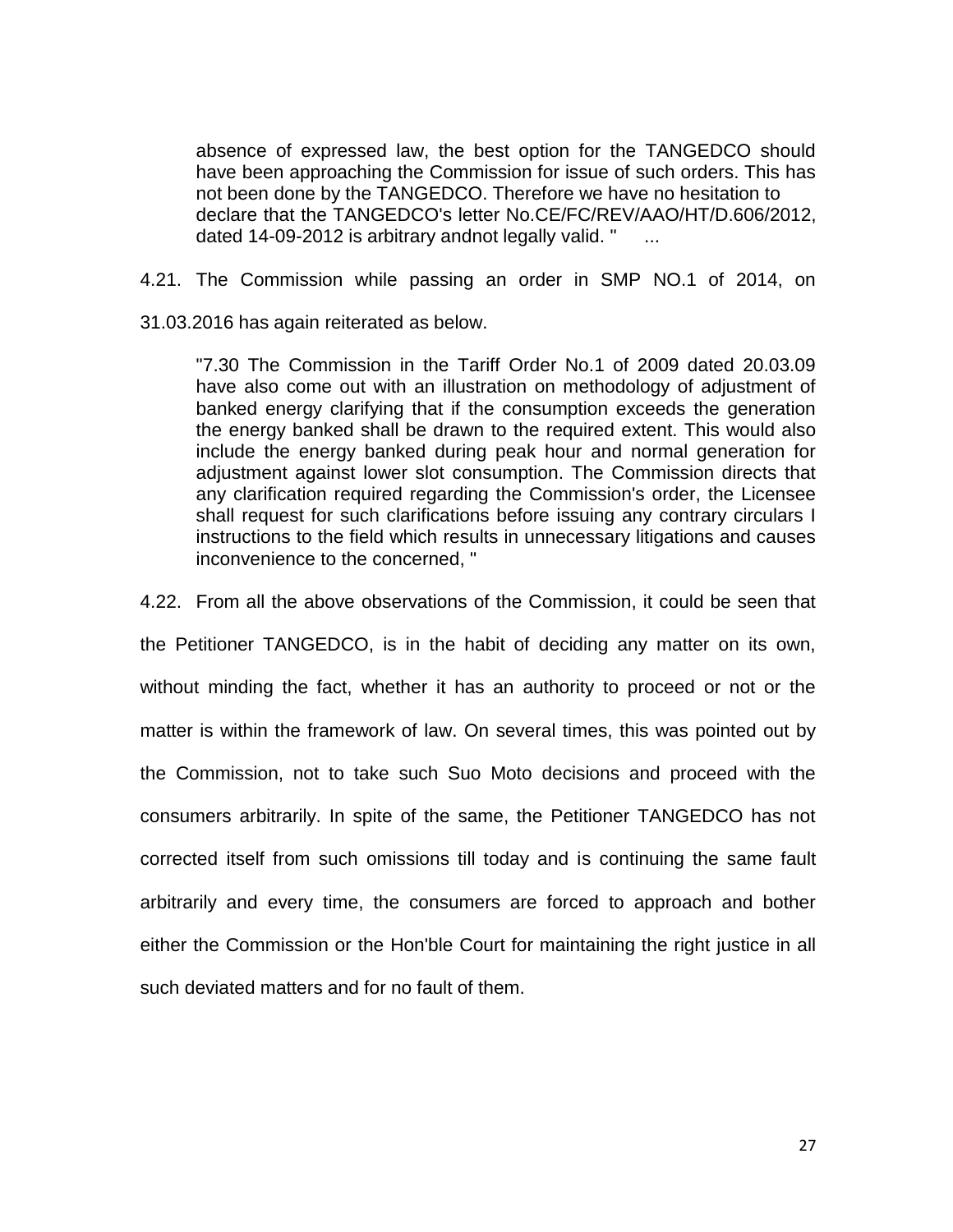4.23. Hence, the Respondent having no other alternative remedies, has approached the Hon'ble Madurai Bench of Madras High Court, by fining a Writ Petition by invoking the extraordinary jurisdiction of the Hon'ble Court underArticle 226 of the Constitution of India, in W.P. (MD) No. 9320 of 2017 and accordingly, after hearing the matter elaborately and with the consent of the Ld. AAG appeared on behalf of the Petitioner TANGEDCO, was pleased to make the following order on 25.05.2017 to the extent extracted below.

*"The petitioner seeks for a Writ of Cetriorarified Mandamus to call for the records on the files of the 2M Respondent relating to the issuance of the impugned Circular Memo NO.CE/NCES/SE/EE/WPP/AEE2/F.Banking instruction/O.930/17 dated 30/31.03.2017 and quash the same as not maintainable by law as weft as the statutory provisions of Electricity Rules 2005 and the binding judgement of the Hon'ble APTEL, in the matter of energy accounting of the WEGs identified for captive use and consequently direct the Respondents to approach the Tamil Nadu Electricity Regulatory Commission for seeking directions as to how the energy accounting needs to be done in respect of CGPs identified for the captive users for their captive consumption as found enumerated in the Electricity Rules 2005.* 

*2. The learned counsel appearing for the petitioner has brought to the notice of this Court the relevant provisions of the Electricity Rules 2005, which regulate the system of accounting of energy generated from thecaptive generating plants. According to the proviso quoted, the Rules are making it obligatory to take only the "Aggregate Electricity Generated" from the captive generating plants identified for the purpose of captive use. 3. The learned counsel appearing for the petitioner has a/so brought to the notice of this Court that the Appellate Tribunal for Electricity has passed a relevant order confirming the above position of the provisions of the Electricity Rules 2005 in the matter of Salasar Steel and Power Ltd v. Chatisgarh State Electricity Regulatory Commission, Appeal No. 252 of 2015, decided or. 08.11.2016 as extracted below:-*

*"h) Hence considering the provision of Rule 3(l)(b) of Electricity Rules, 2005 which prescribes that a generating station can identify a unit or units of such generating stations for captive use, it is clear that Appellate had identified both the Units i.e. TG-l (15 MW) and*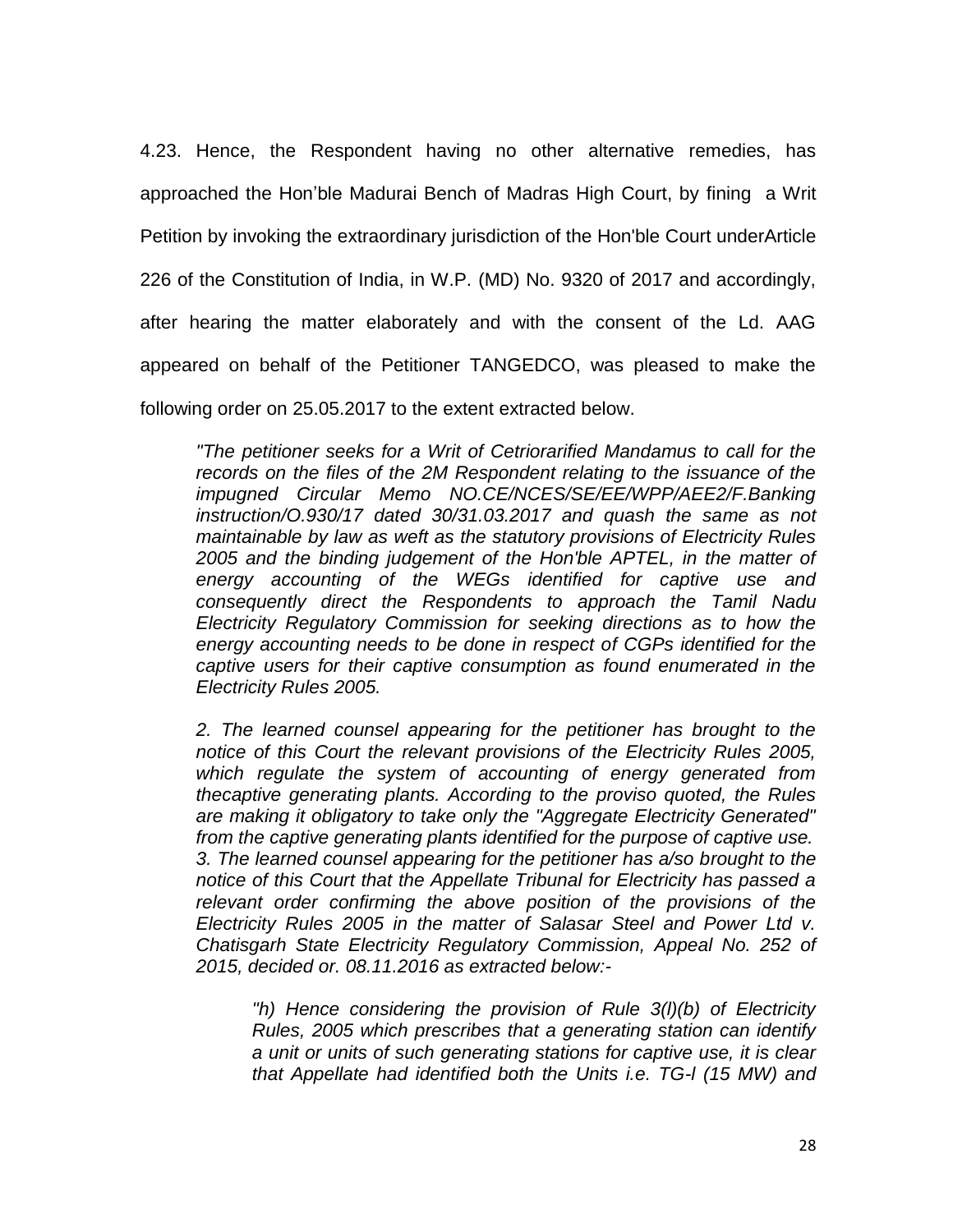*TG-2 (65 MW) for captive use during FY 2013-14. In view of above for deciding the captive status of the Appellate Plant, the aggregated Generation and consumption from both the units i.e. TG-l (15 MW) and TG-2 (65 MW) has to be considered as per the provision of Rule 3(1)(b) of Electricity Rules 2005. "* 

*4. The learned Additional Advocate General appearing for the respondents informed this Court that the respondents Ire willing to take up the matter before the 6th respondents, State Electricity Regulatory Commission to get the approval over the new wind energy accounting procedure proposed in the impugned, Circular Memo as per the process of law already declared by binding judgement of the APTEL.*

*5. In view of the consent submitted by the learned, additional Advocate General appearing for the respondents, the impugned Circular Memo issued by the 2nd respondent, in the matter of specifying new procedures for energy accounting for WEGs is kept in abeyance.* 

*6. The respondents 1 and 2 are directed to process the matter before the 6th respondent, State Electricity Regulatory Commission to get the new accounting procedure approved, by following the due process of law as declared by the binding judgement of the APTEL and accordingly, on filing of the petition by the respondents, the State Electricity Regulatory Commission is directed to dispose of the matter within a period of twelve weeks, by providing suitable opportunities to the stakeholders.* 

*7. With the above observations, the writ petition is disposed of. NQ costs. Consequent/y. connected miscellaneous petitions are closed".* 

4.24. From the above, extracted provision of the order of the Hon'ble Madurai

Bench of Madras High Court in WP (MD) No. 9320 of 2017, there was a clear

order to the following effect.

- (i) The order was passed by the Hon'ble Court on 25.05.2017, with the consent of the Ld. AAG appeared on behalf of the TANGEDCO.
- (ii) The Learned Additional Advocate General appeared for the respondent TANGEDCO has informed this Court that the respondent TANGEDCO is willing to take up the matter before the 6th respondent. the State Electricity Regulatory Commission, to get the approval over the new wind energy accounting procedure proposed in the impugned Circular Memo as per the process of law already declared by binding judgement of the APTEL.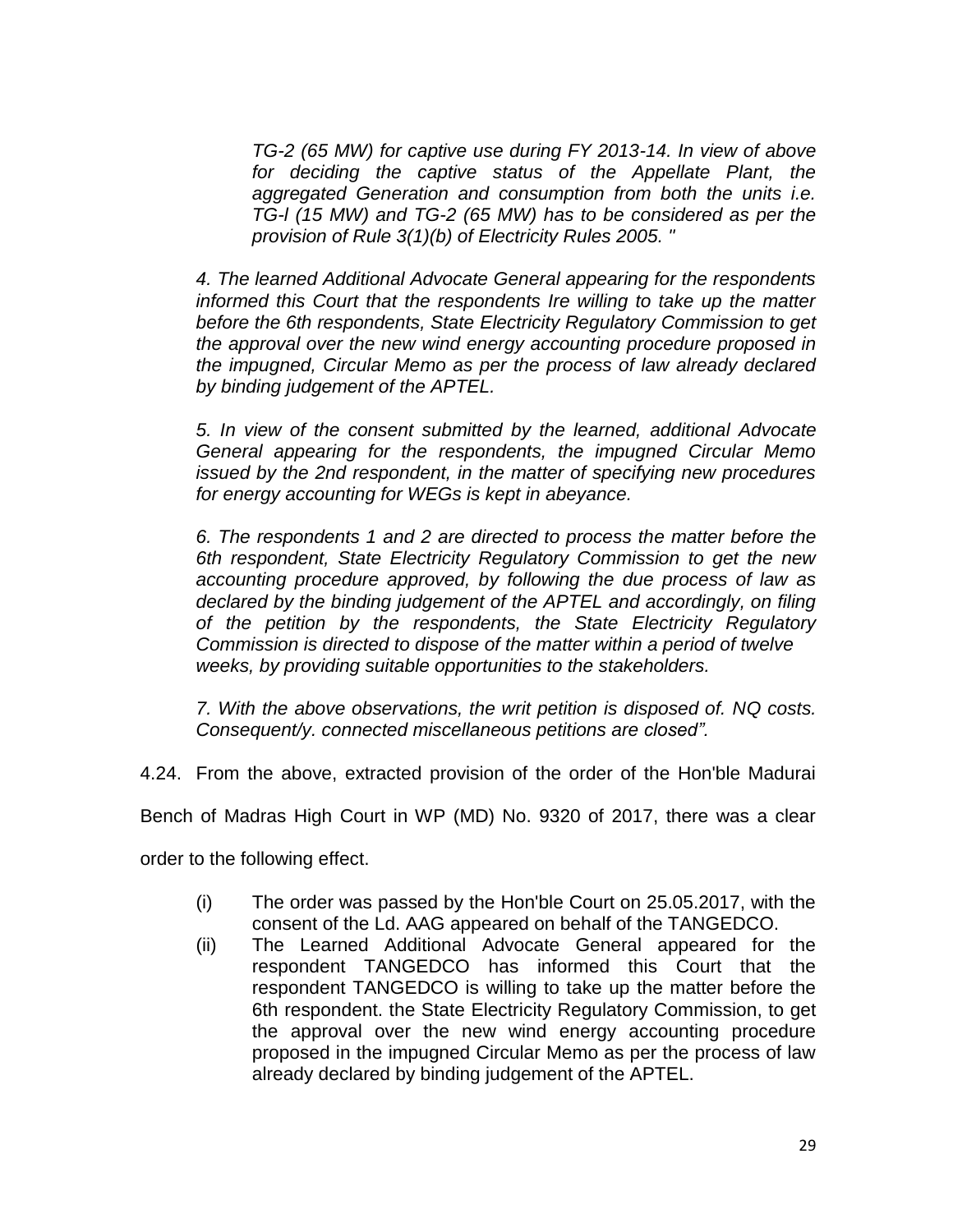- iii. In view of the consent submitted by the Learned Additional Advocate General appeared for the respondent TANGEDCO, the impugned Circular Memo issued by the CE NCES, in the matter of specifying new procedures for energy accounting for WEGs is kept in abeyance.
- iv. The respondent TANGEDCO is directed to process the matter before the 6th respondent, State Electricity Regulatory Commission, to get the new accounting procedure approved, by following the due process of law, as declared by the binding judgement of the APTEL and accordingly, on filing of the petition by the respondents, the State Electricity Regulatory Commission, is directed to dispose of the matter within a period of twelve weeks, by providing suitable opportunities to the stakeholders.

4.25. Based on the order of the Hon'ble Madurai Bench of Madras High Court dated 25.05.2017, the Respondent TANGEDCO has now filed the instant petition in M.P. No. 20 of 2019, after a long gap of more than 2 1/2 years (i.e.) on 20.11.2019. It shows that how serious the petitioner is in dealing with theCourt orders and the same seriousness is also seen in the current matter to file the present petition, after such a long gap of 2 1/2 years, from the date of order of the Hon'ble High Court on 25.05.2017.

4.26. Besides to the same, only the following entities are shown as the  $1<sup>st</sup>$  and 2<sup>nd</sup>Respondents, in the WP (MD) No. 9320 of 2017, in the proceedings before the Hon'ble Madurai Bench of Madras High Court, namely (i) Chairman & Managing Director of TANGEDCO and (ii) The Chief Engineer-Commercial. The Order passed by the Hon'ble High Court on 25.05.2017 also binds the 1<sup>st</sup>and 2<sup>nd</sup> Respondents on whom the Hon'ble Madurai Bench of Madras High Court has provided the directions to approach the Commission. However, in the instant M.P.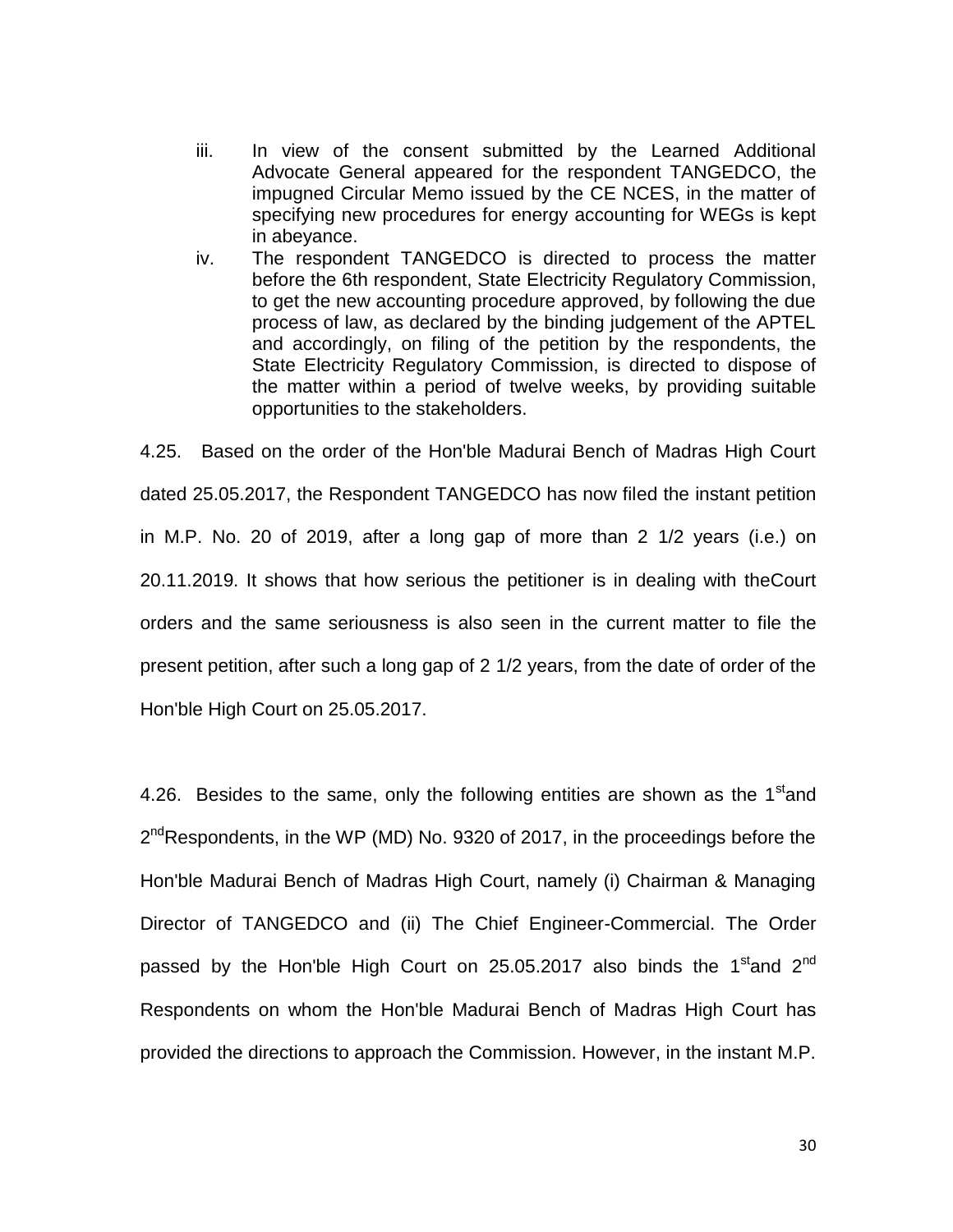No. 20 of 2019, the Chief Financial Controller-Revenue, who is not at all a Respondent in the WP (MD) No. 9320 of 2017, is filing the present petition. Therefore, it is surprising that as how the cause of action arises to the Chief Financial Controller-Revenue in the present matter, is a question to be explained by the petitioner alone for the satisfaction of the Commission.

4.27. The present petition in M.P. No. 20 of 2019, is under adjudication before the Commission and in the meanwhile, on the matter of verification of the CGP status, the Commission has already passed a detailed order in R.A. NO.7 of 2019 dated 28.01.2020 prescribing various guidelines as to how the CGP verification process should go. Inter-alia, the said order at Para No. 7.7.1 makes it clear as below:-

# *"7.7 Accounting of aggregate generation and consumption*

*7.7.1 Verification of criteria of consumption shall be based on the aggregate energy generated from generating unit(s) in a generating station identified for captive use before the commencement of captive wheeling to be determined on annual basis i.e gross energy generated less auxiliary consumption. In the case of wind energy, if the CGP having multiple generating units have separate Energy Wheeling Agreements, aggregate energy of all generating units of the CGP shall be considered irrespective of separate wheeling agreements, provided the captive users of each EWA are the same holding same proportion of ownership. The quantum of auxiliary consumption shall be the metered auxiliary consumption or the normative auxiliary consumption whichever is less. The captive consumption (the captive user) may be within the premises where the CGP is located or at a different location. In the absence of measured data on auxiliary consumption, until metering as prescribed in para 7.9.1 of this procedure is completed, the normative auxiliary consumption specified in the Regulations of the Commission may be considered for the purpose of CGP verification status."*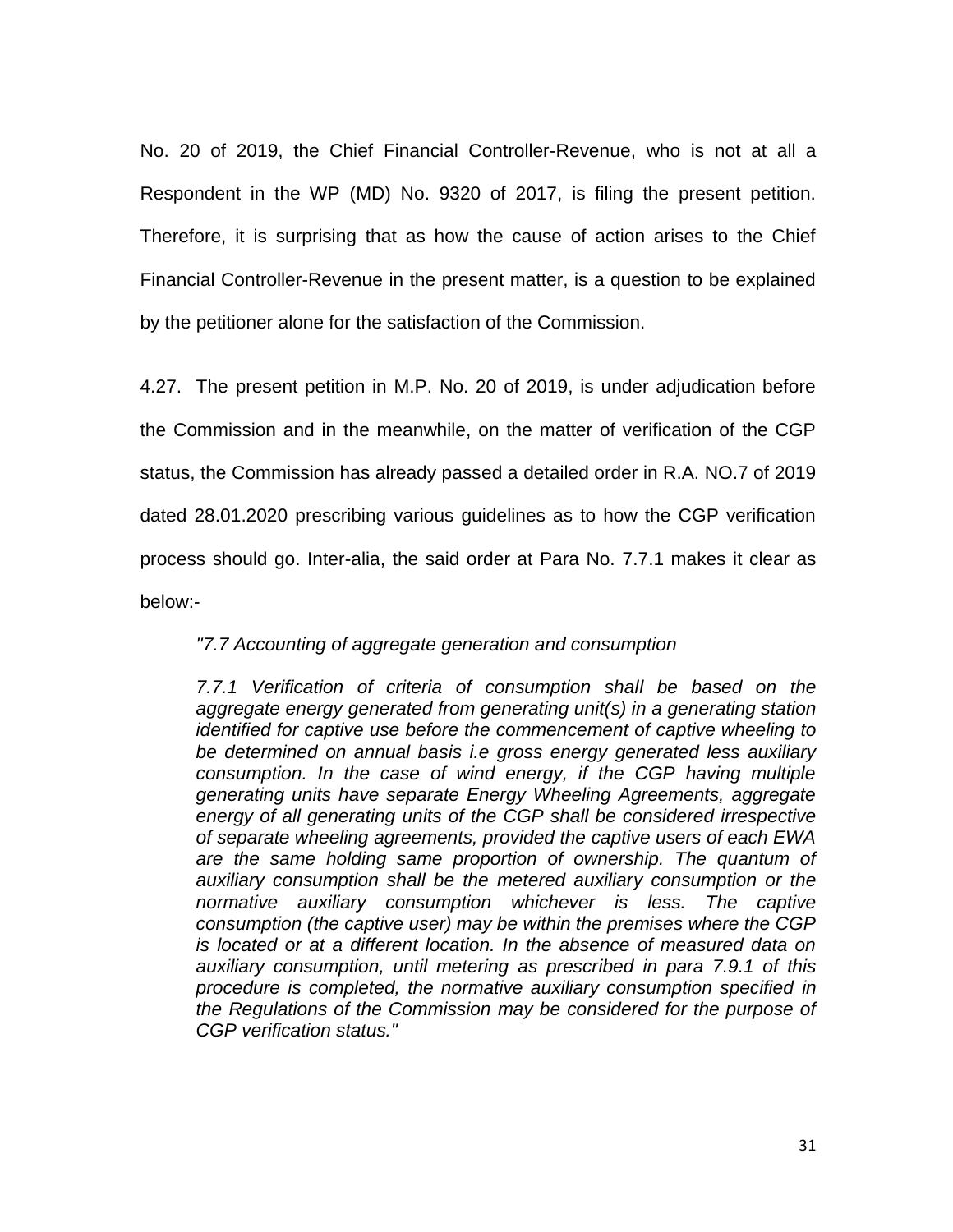4.28. Therefore, the Respondent submits that the matter covered by the Writ Petition in WP (MD) No. 9320 of 2017 and also the matter covered by the present M.P. No. 20 of 2019 filed by the CFC-Revenue, has already been covered by the above paragraph, in the order pronounced by the Commission in Para 7.7.1as extracted above. Therefore, the stand attempted to be taken by the Petitioner TANGEDCO, to go with the verification of CGP status based on EWA wise is no more valid because of the specific order issued by the Commission in R.A. No.7 of 2019 dated 28.01.2020, more specifically under Para 7.7.1.

*"In the case of wind energy, if the CGP having multiple generating units have separate Energy Wheeling Agreements, aggregate energy of all generating units of the CGP shall be considered irrespective of separate wheeling agreements, provided the captive users of each EWA arethe same holding same proportion of ownership".*

4.29. Therefore, the Respondent submits that the law has already been settled fully and finally, by the Commission through its order in R.A. No.7 of 2019 dated 28.01.2020 and accordingly, the verification of the CGP status can go only, in an aggregate manner, if the CGP is having multiple generation units, even though such units have multiple energy wheeling agreements (EWAs) and accordingly, the aggregate energy generated by all the generating units of the CGP, shall be pooled together and after aggregating it, it needs to be considered for the purpose of CGP verification, irrespective of the fact whether such WEGs have separate energy wheeling agreements (EWA) in respect of the individual WEGs of the same CGP. Having the matter fully clarified to the extent as explained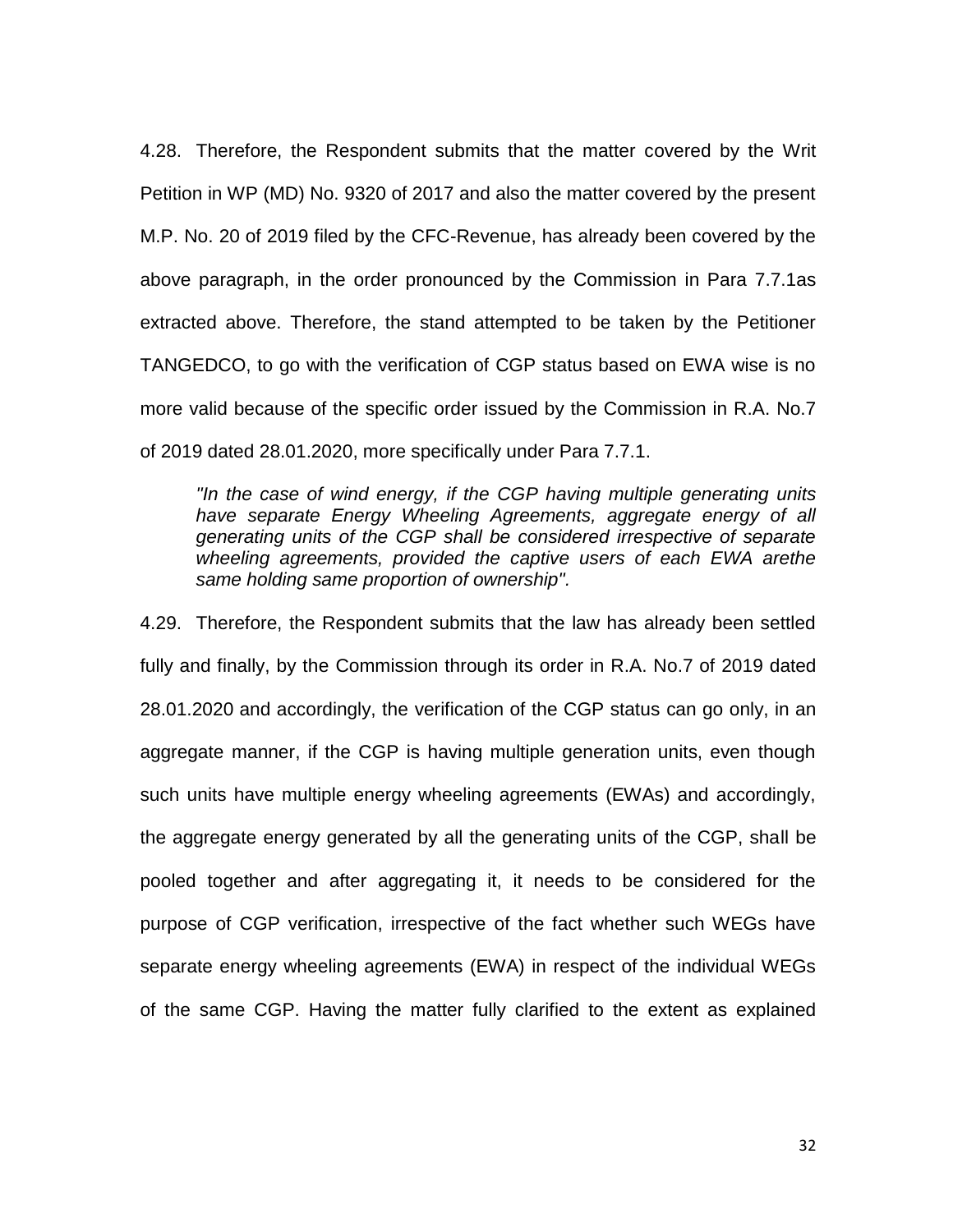above already as per the above Para 7.7.1. in the order in R.A. No. 7 of 2019 dated 28.01.2020, the instant petition filed by the Petitioner CFC-Revenue, has become totally infructuous on its own as of now.

4.30. However, even after the issuance of the order by the Commission to the extent as narrated above, while issuing a reply to another Consumer Association, namely Tamil Nadu Spinning Mills Association (TASMA), the CFC- Revenue has adopted totally a different stand that the CFC-Revenue would make the CGP verification, only on EWA wise and not on an aggregate manner, which stand is blatantly violating the order of the Commission as found in Para 7.7.1. to go for verification by taking into the aggregate energy generated by all the WEGs of the CGP, in spite of the fact that there could be multiple EWAs involved for each WEG owned by the CGP.

4.31. An extract of the stand of CFC-Revenue, as communicated in her letter No.CFC/Rev/FC/Rev/FC/R-1/AO/JA/F.CGP /D.No.435/ 2020 dated 29.07.2020 to Tamil Nadu Spinning Mills Association (TASMA), is reproduced below for the instant understanding of the Commission.

*"12 (iii) The TNERC has pronounced its order in RA. No. 07 of 2020 dated 28.01.2020 allowing the TANGEDCO to proceed with theverification activity of captive generators. In as much as the Energy Wheeling Agreement (EWA) executed in respect of each Wind Energy Generator (WEG) between the Superintending Engineer & the Generating Company which owns wind Energy generating plant, and notices calling for documents for verification of CGP status have been issued to independent Wind Energy Generator by the respective Superintending Engineer/ Generating EOC, the documents for verification of CGP status for the respective Financial year(s) may be submitted by the generator concerned*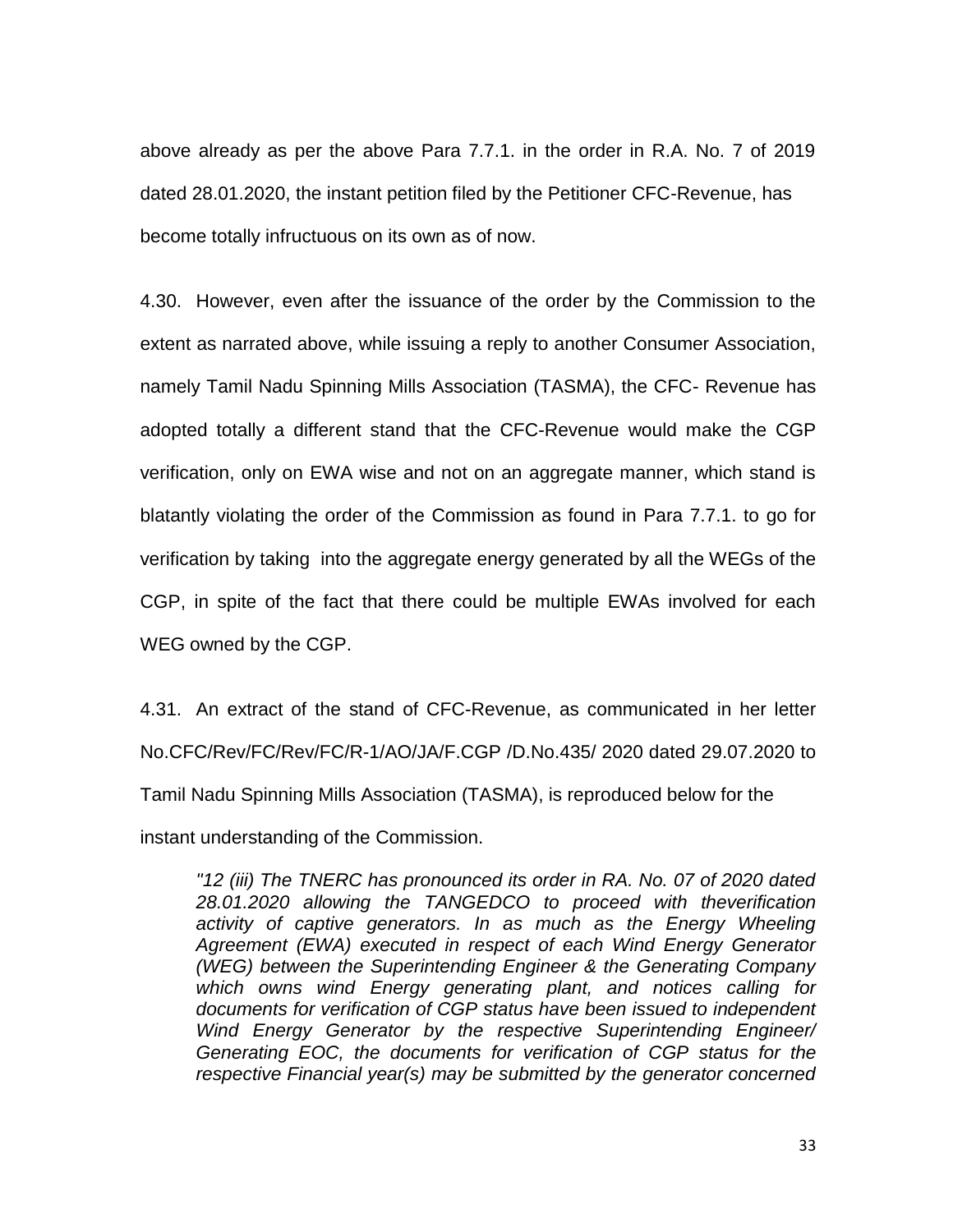*to Generating End EDCs. There is neither need for nominating any Verifying Authority nor there is any such prescription in the TNERC's order to this effect. "* 

4.32. Therefore, it is made clear that the petitioner CFC-Revenue is strongly violating the order of the Commission, as found in Para 7.7.1. of the order in R.A. No.7 of 2019 dated 28.01.2020 and is attempting to call for documents for CGPverification, only on WEG wise or EWA wise and not on an aggregate manner of the entire group of WEGs a CGP owns. The Respondent, as stated in Para 3 of this counter has tabled down a list of WEGs owned by him, which shows that the WEGs are at multiple locations falling under the Jurisdiction of various Generation End EDCs. If the CGP verification is not done in a consolidated manner, by taking in to aggregate generation of all the WEGs owned by the CGP, even though they are located at various Generation End EDCs, the CGP verification work cannot be rightly done, when the documents are scrutinized only at the each of the single Generation End officials alone separately. Then such a process would go totally against the spirit of the order under Para 7.7.1. and it will not be in aggregate, as ordered by the Commission besides to it going against the very spirit of the electricity Rules 2005 and also against the binding judgements of the Hon'ble APTEL.

4.33. The Petitioner Chief Financial Controller-Revenue would always be found to assume any power on her own and would give instructions based on such assumptions and accordingly, would try to enforce the same, without totally minding, whether such instructions are within the frameworks of law andwhether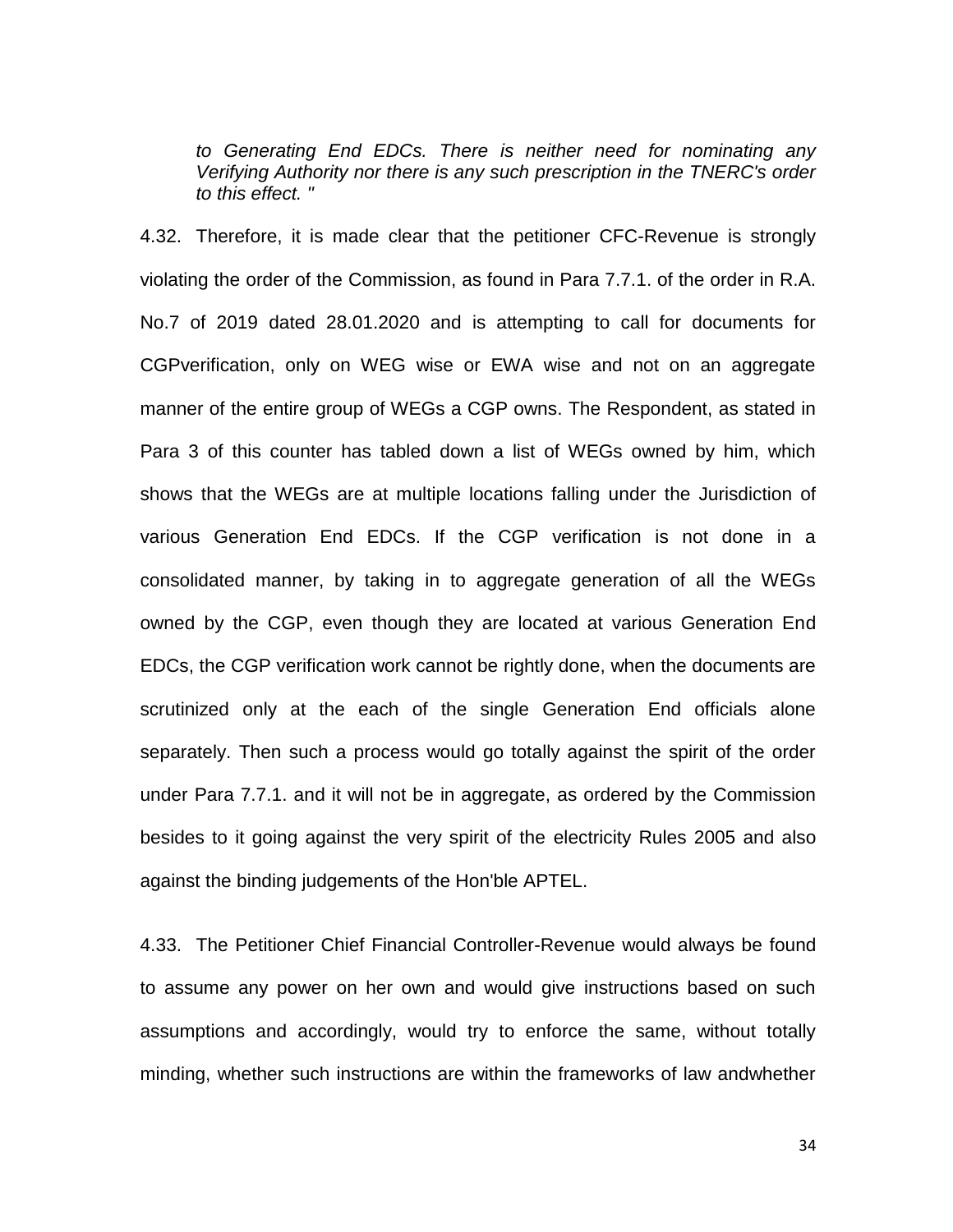such instructions are going in line with the binding judgements of the Hon'ble APTEL or even with the orders of the Commission. This has been the approach and practice taken by her, during all these years, which resulted in to plethora of litigations after litigations and only the Hon'ble Courts, the Commission and the Hon'ble APTEL, have come to the rescue of the consumers / generators on each occasion, to correct the matter, as per the provisions contained in law. Enormous time and money is wasted -n such litigations. Even the present CGP Verification matter, because of her wrong approach only has wasted almost 4 years of time to get in to a finality after 4 years of fight at various Forums.

4.34. If the CE-NCES has attempted to approach the Commission, before the issuance of its communication in No. CE/NCES/SE/EE/WPP/AEE2/F. Banking instruction /D.930/17 dated 30/31.03.2017, all these challenges would not have been brought up for adjudication at the Hon'ble High Court. Only on the failures of the authorities in TANGEDCO of approaching the Commission in advance and their action of issuing Suo Moto instructions, the consumers / generators are suffering a lot in the recent years and therefore, such lapses have to be taken notice of for avoiding any more recurrences in future at least.

4.35. While the matter of verification of CGP status was ordered to go in a particular fashion, by taking in to the aggregate generation of all WEGs put together and owned by a CGP, trying to go for verification on individual EWA wise is a fundamental flaw, which again the CFC-Revenue is attempting to go with.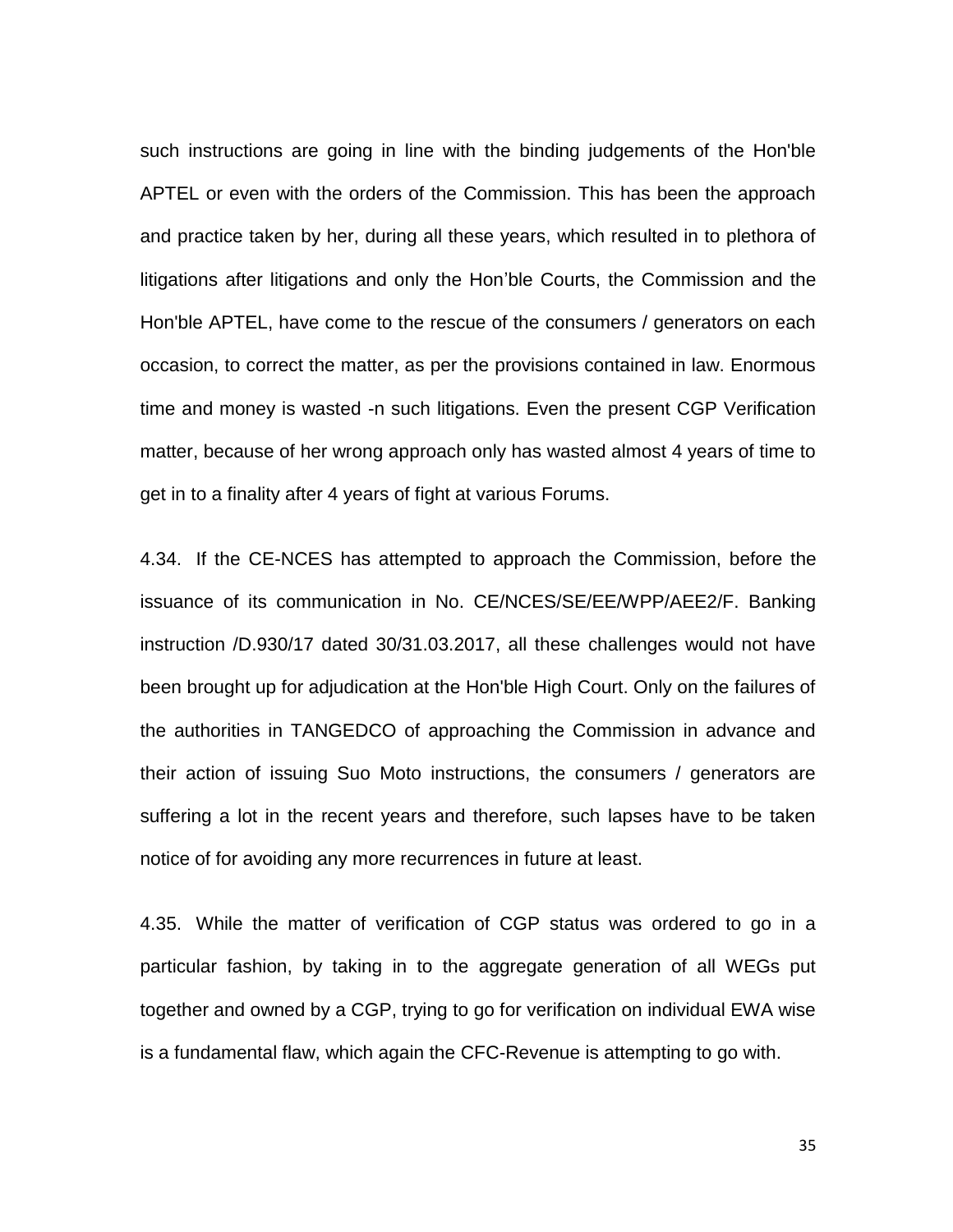This may lead to further rounds and rounds of litigations, unless the Commission issues the necessary instructions and orders.

4.36. Therefore, the Respondent submits that the petition filed by the CFC-Revenue in M. P. No. 20 of 2019, seeking a clarification, as how the CGP verification should go, either on individual EWA wise or on an aggregate manner, was already answered by the Commission in Para 7.7.1. of the order in R.A. No.7 of 2019 dated 28.01.2020 and therefore the petition filed by the CFC-Revenue has become totally infructuous and accordingly on the reason, the petition in M.P. No. 20 of 2019 may be ordered to be dismissed with exemplary costs.

### **5. Written Submission filed on behalf of the Respondent:-**

5.1. The Respondent has reiterated almost all the averments in the counter affidavit. In addition to the same, the following additional averments have been made in the Written Submission.

5.2. For want of generation statements from the Superintending Engineers of the Generation End, the Respondent was not able to make allocation to the captive users of the Respondent in time. Due to the non-allocation of the energy for adjustment by the captive users of the Respondent, the captive users were not able to adjust the energy against the consumption and accordingly, every such captive consumer was made liable to pay charges, even though they have their